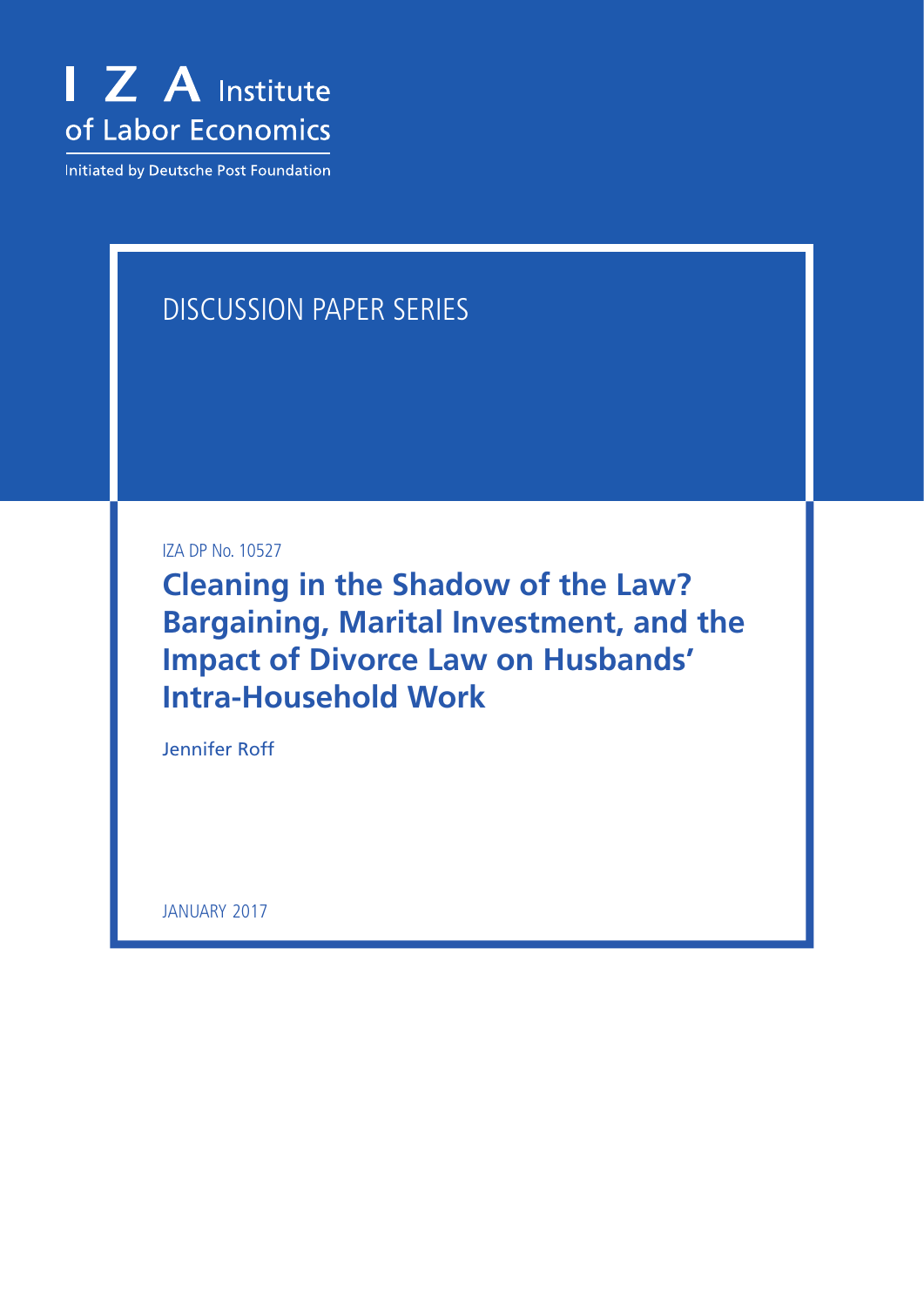

Initiated by Deutsche Post Foundation

## Discussion Paper Series

IZA DP No. 10527

## **Cleaning in the Shadow of the Law? Bargaining, Marital Investment, and the Impact of Divorce Law on Husbands' Intra-Household Work**

**Jennifer Roff**

*Queens College, CUNY Graduate Center and IZA*

january 2017

Any opinions expressed in this paper are those of the author(s) and not those of IZA. Research published in this series may include views on policy, but IZA takes no institutional policy positions. The IZA research network is committed to the IZA Guiding Principles of Research Integrity.

The IZA Institute of Labor Economics is an independent economic research institute that conducts research in labor economics and offers evidence-based policy advice on labor market issues. Supported by the Deutsche Post Foundation, IZA runs the world's largest network of economists, whose research aims to provide answers to the global labor market challenges of our time. Our key objective is to build bridges between academic research, policymakers and society.

IZA Discussion Papers often represent preliminary work and are circulated to encourage discussion. Citation of such a paper should account for its provisional character. A revised version may be available directly from the author.

**IZA – Institute of Labor Economics**

| Schaumburg-Lippe-Straße 5-9 | Phone: +49-228-3894-0       |             |
|-----------------------------|-----------------------------|-------------|
| 53113 Bonn, Germany         | Email: publications@iza.org | www.iza.org |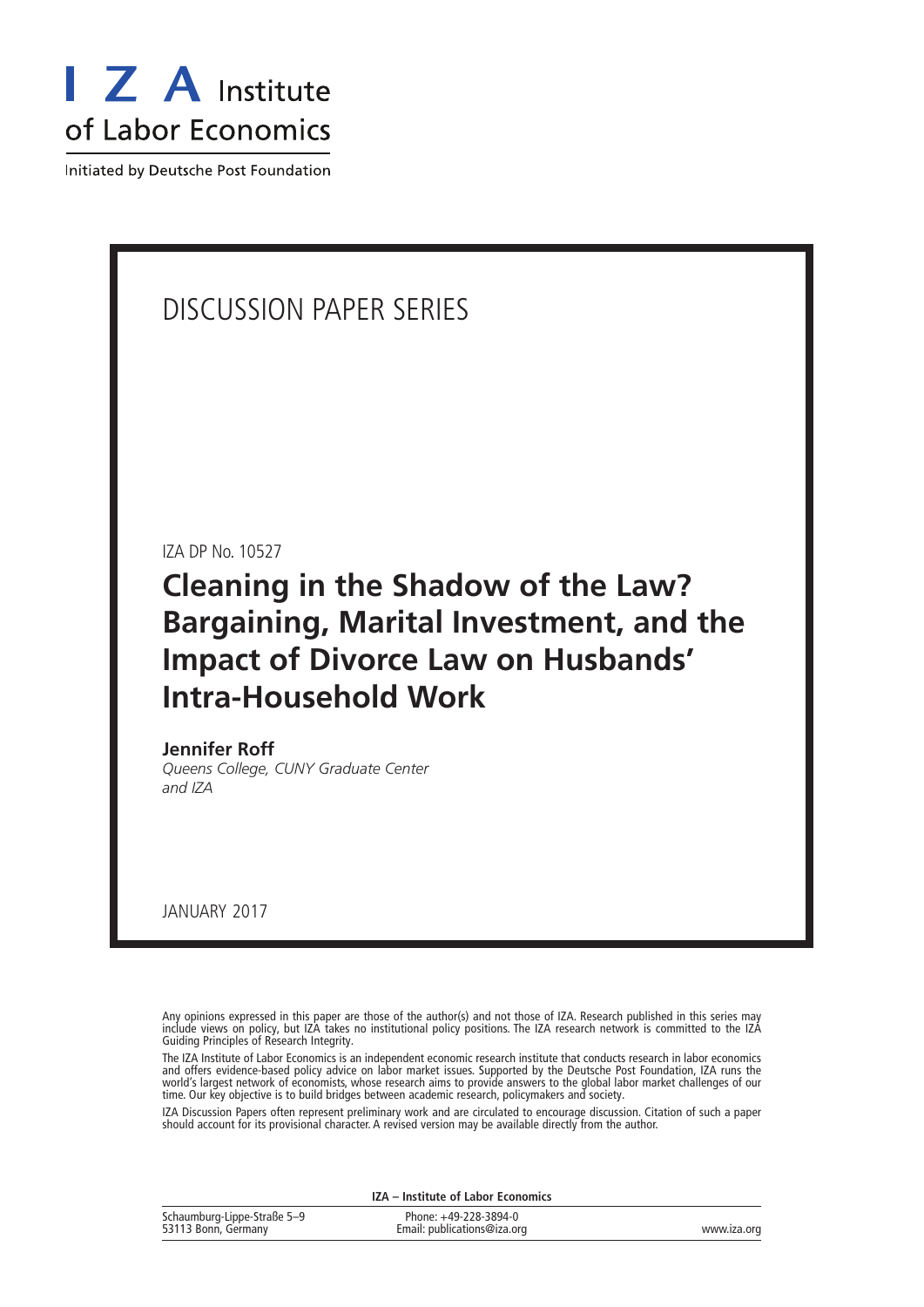# **ABSTRACT**

# **Cleaning in the Shadow of the Law? Bargaining, Marital Investment, and the Impact of Divorce Law on Husbands' Intra-Household Work\***

Previous literature has established that unilateral divorce laws may reduce female household work. As shown by Stevenson (2007), unilateral divorce laws may affect overall marital investment. In addition, if unilateral divorce has differential costs by gender, then unilateral divorce may impact household work by gender through bargaining channels. However, little research has examined how divorce laws may affect males' household production and the gender distribution of household work. To examine this issue, I use data on matched couples from the PSID and exploit variation over time in state divorce laws. This research indicates that unilateral divorce laws lead to a decrease in marital investment, as measured by both males and females' household work. The evidence also supports a bargaining response to divorce laws, as fathers in states without joint custody laws show a significantly higher share of household work with unilateral divorce than those in states with joint custody laws, consistent with a relatively higher cost of marital dissolution among fathers who stand to lose custody of their children.

**JEL Classification:** J12, J22 **Keywords:** divorce law, household bargaining, marriage

**Corresponding author:** Jennifer Roff Department of Economics Queens College, CUNY 300A Powdermaker Hall 65-30 Kissena Boulevard Flushing, NY 11367 E-mail: jennifer.roff@gmail.com

Thanks are due to John Ermisch, Delia Furtado, Francesc Ortega, Robert Plotnick, Robert Pollak, Nuria Rodriguez-Planas and participants at the 2014 meetings of the Population Association of America. A previous draft of this paper was circulated under the name "Cleaning in the Shadow of the Law? Unilateral Divorce Law and Husbands' Share of Household Work and Leisure." All errors are of course my own.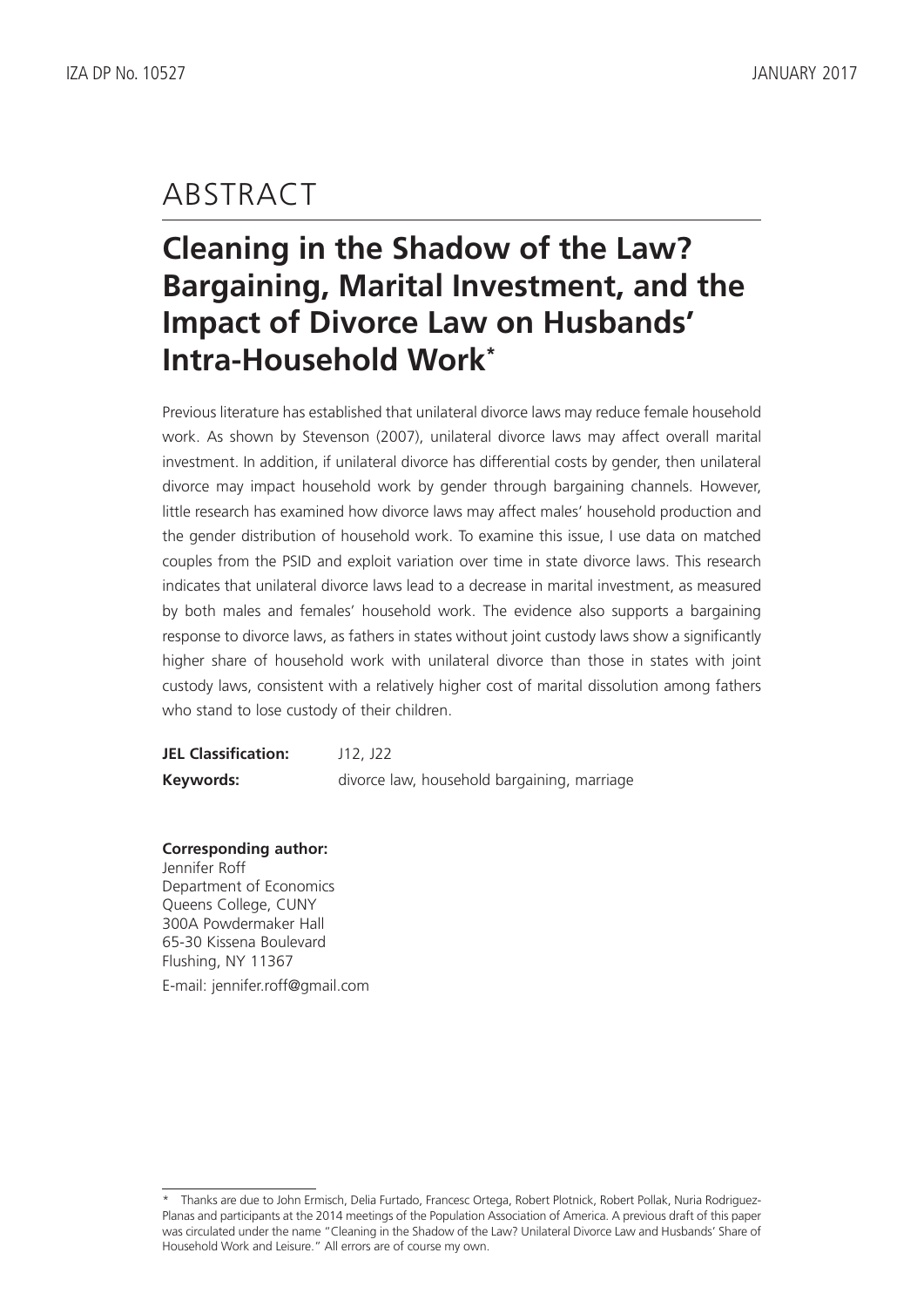#### **1 Introduction**

 $\overline{a}$ 

 While a large literature has examined the impact of divorce laws on a host of female labor supply and other measures (Friedberg, 1998; Gray, 1998; Dee, 2003; Stevenson and Wolfers, 2006; Wolfers, 2006; Genadek et al, 2007; Stevenson, 2007), little attention has been devoted to how interacting divorce laws may affect husbands' time use, nor has the literature examined how the share of household labor supply may be affected by these laws. If males and females face differential costs from divorce, then standard bargaining theory predicts that divorce law changes may affect the share of household work and leisure by gender, holding constant overall marital investment. However, if, as shown by Stevenson (2007), unilateral divorce laws decrease overall marital investment, then any decrease in household production may simply reflect a reduction in overall marital investment rather than a change in bargaining power. To what extent do changes to divorce laws affect the share of household work by gender, consistent with a bargaining response to legislation changes in custody and unilateral divorce law? Do unilateral divorce laws affect men's hours of household work? And are there heterogeneous effects on household work and leisure by the cost of marital dissolution? To date, few papers have explored the effects of divorce law on men's work (see Genadek (2014) for an exception using unilateral divorce) and none have examined the interacting effects of divorce laws, including unilateral divorce and custody law, on both genders' household production.<sup>1</sup>

 To examine this issue, this paper uses a difference-in-difference strategy to compare how men's and women's overall and relative share of household work are affected by unilateral

<sup>&</sup>lt;sup>1</sup> As part of his analysis of married women's work, Parkman (1998) examines the role of no-fault divorce laws in married men's time use. However, his analysis is limited to 159 men. Given this small sample size, it is not surprising that almost none of the variables in his time use regressions for men are statistically significant.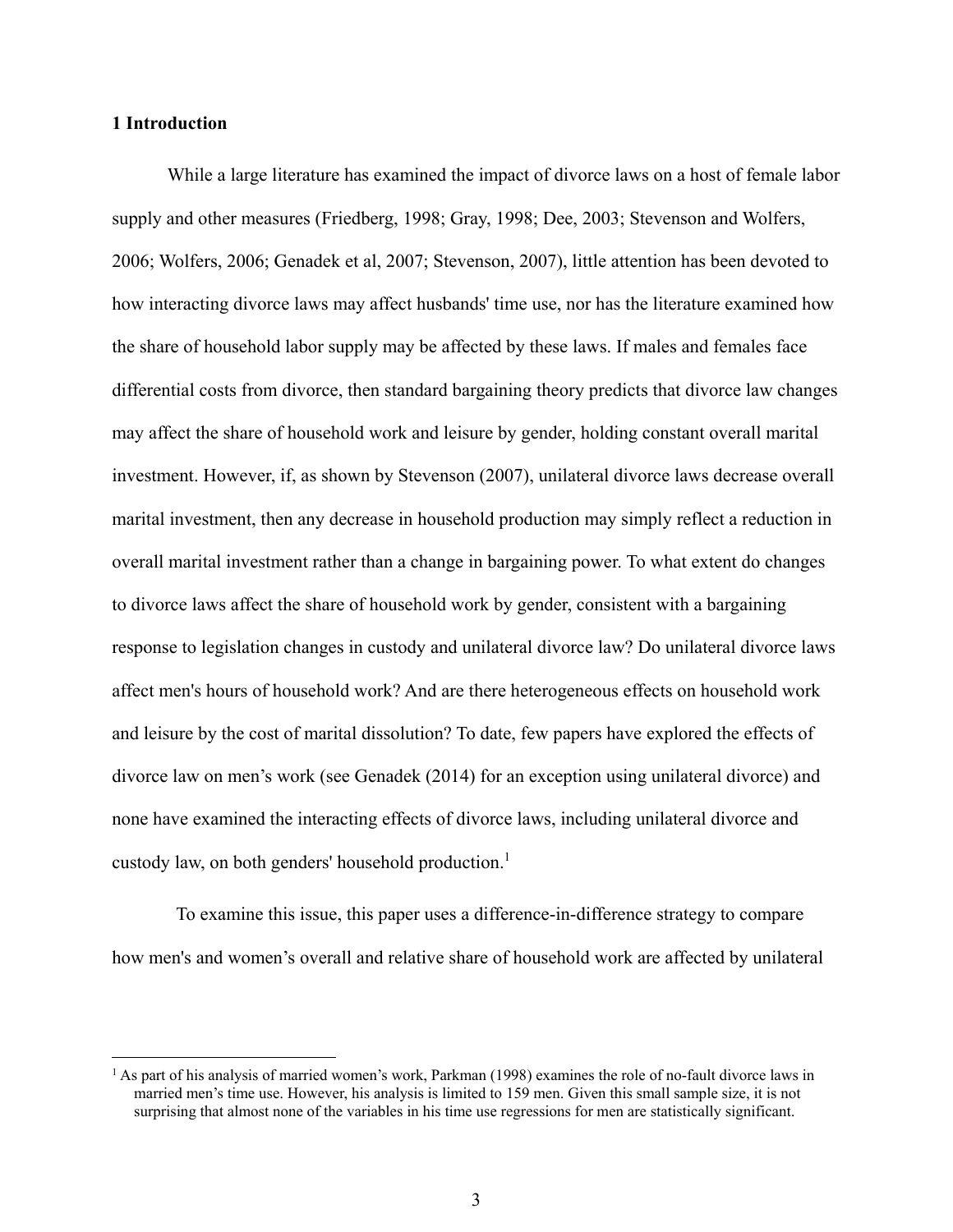divorce and custody laws.<sup>2</sup> In line with Stevenson (2007), I find that unilateral divorce laws significantly decrease marital investment, as household work falls for both genders with unilateral divorce laws, with the largest decreases in marital investment among women and little evidence that bargaining power was affected for the overall sample, as indicated by effects on the share of household work. Similarly, Genadek (2014) finds that unilateral divorce laws primarily affect household production through a decrease women's time spent in household work using American Heritage Time Use data.

 However, I find strong evidence of bargaining effects of unilateral divorce among fathers and that these effects are robust to state time trends. Unilateral divorce generates an increase in fathers' share of household work of roughly three percentage points.<sup>3</sup> Allowing for the interaction of unilateral and joint custody laws, we see that the increase in fathers' share of household work with unilateral divorce is driven by the growth in household work share among fathers in states without joint custody laws, who may be expected to face higher costs from divorce due to loss of contact with their children. Moreover, the largest decreases in marital investment and bargaining effects occur among less-educated couples, who face a higher probability of divorce and therefore should show larger behavioral responses to unilateral divorce changes.

 While the disproportionate effects of unilateral divorce on fathers may be surprising at first glance given the well-known high economic costs that women bear following divorce, statistics reveal that women show a relatively high preference for divorce relative to men, with

 $\overline{a}$ 

<sup>&</sup>lt;sup>2</sup> A previous draft included market work and leisure as outcomes as well. These outcomes are omitted here since they generally showed insignificant effects (with the exception of leisure, which was negatively affected by unilateral divorce among fathers). These results are available from the author.

<sup>3</sup> Of course, selection into parenthood may result in bias. However, as will be discussed in more detail below, this selection will bias our estimates towards zero. As such, these effects are a lower bound.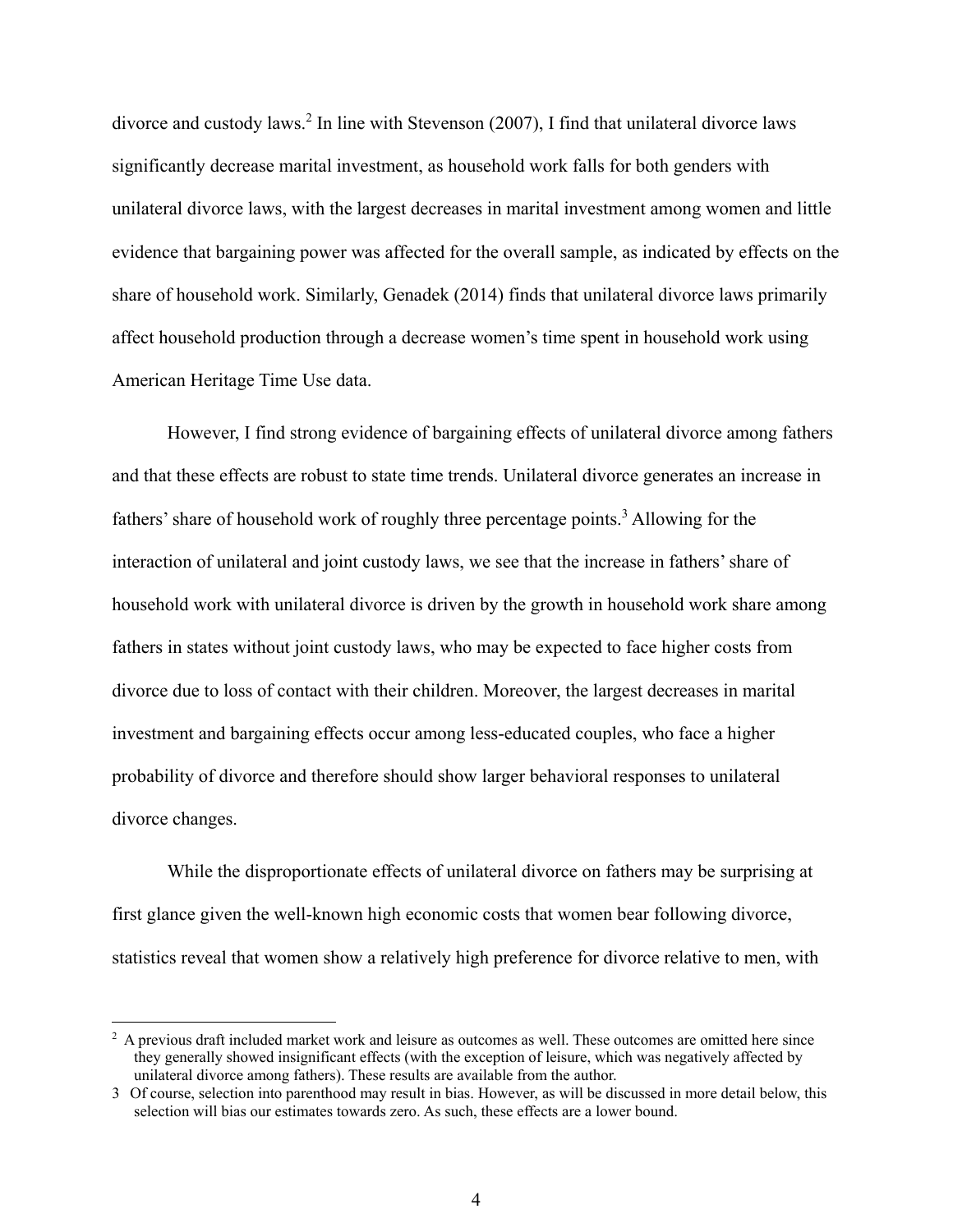roughly two-thirds of divorce proceedings initiated by women (Braver, Whitley and Ng, 1993; Brinig and Allen, 2000). If women view divorce to be less costly than men do, as will be discussed later, then unilateral divorce laws should increase transfers from men to women, with import for intra-household allocation and gender dynamics.

#### **2 Background**

Divorce laws have been shown to affect a range of outcomes within a marriage, including the probability of divorce (Friedberg, 1998; Wolfers, 2006; Gonzalez and Viitanen, 2009b; Gonzalez-Val and Marcen, 2012) and female labor supply (Johnson and Skinner, 1986; Gray, 1998; Genadek et al., 2007; Bargain et al., 2012). Moreover, divorce laws have been show to influence behavior within the household, affecting domestic violence and suicide rates (Dee, 2003; Stevenson and Wolfers, 2006; Adam et al. 2011). Other research has shown that more liberal divorce leads to decreased in investment in children (Johnson and Mazingo, 2000; Gruber, 2004; Caceres-Delpiano and Giolito, 2009; Gonzalez and Viitanen, 2009; Reinhold et al, 2012), as well as an increase in crime and saving (Caceres-Delpiano and Giolito, 2012; Gonzalez and Ozcan, 2013) and decreased risk-sharing (Halla and Scharler, 2012) and trust (Viitanen, 2014). In addition, custody laws have been shown to affect marital outcomes. Halla (2013) finds that joint custody laws lead to increased divorce rates as well as reductions in domestic violence and male suicide, while work by Nunley and Seals (2011) and Altindag et al. (2015) indicates that joint custody laws lead to increased market work for mothers and paternal work in the home.

 Divorce law may affect the incentives to invest in marriage through bargaining channels and because changes in the probability of divorce may affect overall marital investment. Gray (1998) examines how divorce laws affect women's labor supply, home production and divorce rates and finds support for bargaining models as compared to the unitary model, as women in

5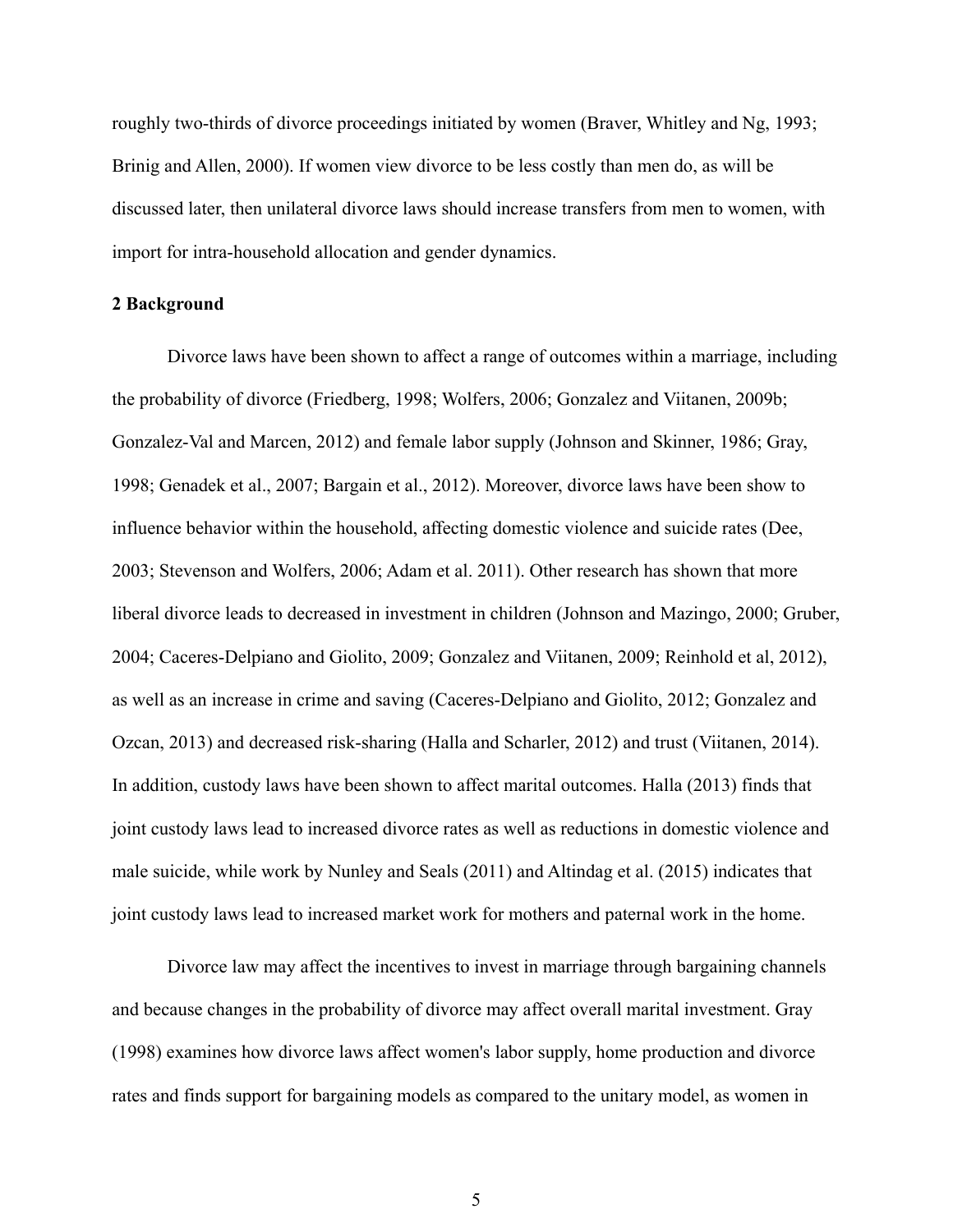states with unilateral divorce and generally favorable divorce settlements for women decreased their hours in home production and increased their leisure. Voena (2015) also finds evidence of bargaining effects of divorce law, with the introduction of equal property division and unilateral divorce laws leading to an improvement in women's welfare and a reduction in female employment. But if changes in divorce laws affect the overall investment in marriage, then the effect on the *share* of household work in the household by gender is unclear; both partners' investment in household production may have declined. Stevenson (2007) finds lower overall investment in marriage-specific capital in states with unilateral divorce laws, including lower investment in spousal education, fewer children, and increased female labor force participation.

Rasul (2006) and Friedberg and Stern (2014) have developed theoretical models that illustrate the channels through which divorce law may affect utility transfers within marriage as well as investment in marital public goods (both of which may include time spent in household work and child care). These models show that the introduction of unilateral divorce laws may affect time spent in child care and household work though bargaining effects as well as through changes to the expected return on investments in child quality due to the potential loss of the child as a marital public good upon divorce. However, given a positive probability of divorce, fathers' incentive to reduce paternal investment may be ameliorated though policies, such as joint custody, which lessen the loss of the public good upon divorce. In contrast, if joint custody laws increase male bargaining power, then joint custody laws may decrease fathers' time spent in household work.

As such the overall predicted effects of unilateral divorce and custody laws on males' household work and child care is unclear. While the introduction of joint custody laws may increase the return on male investment in child quality and thereby increase males' investment in

6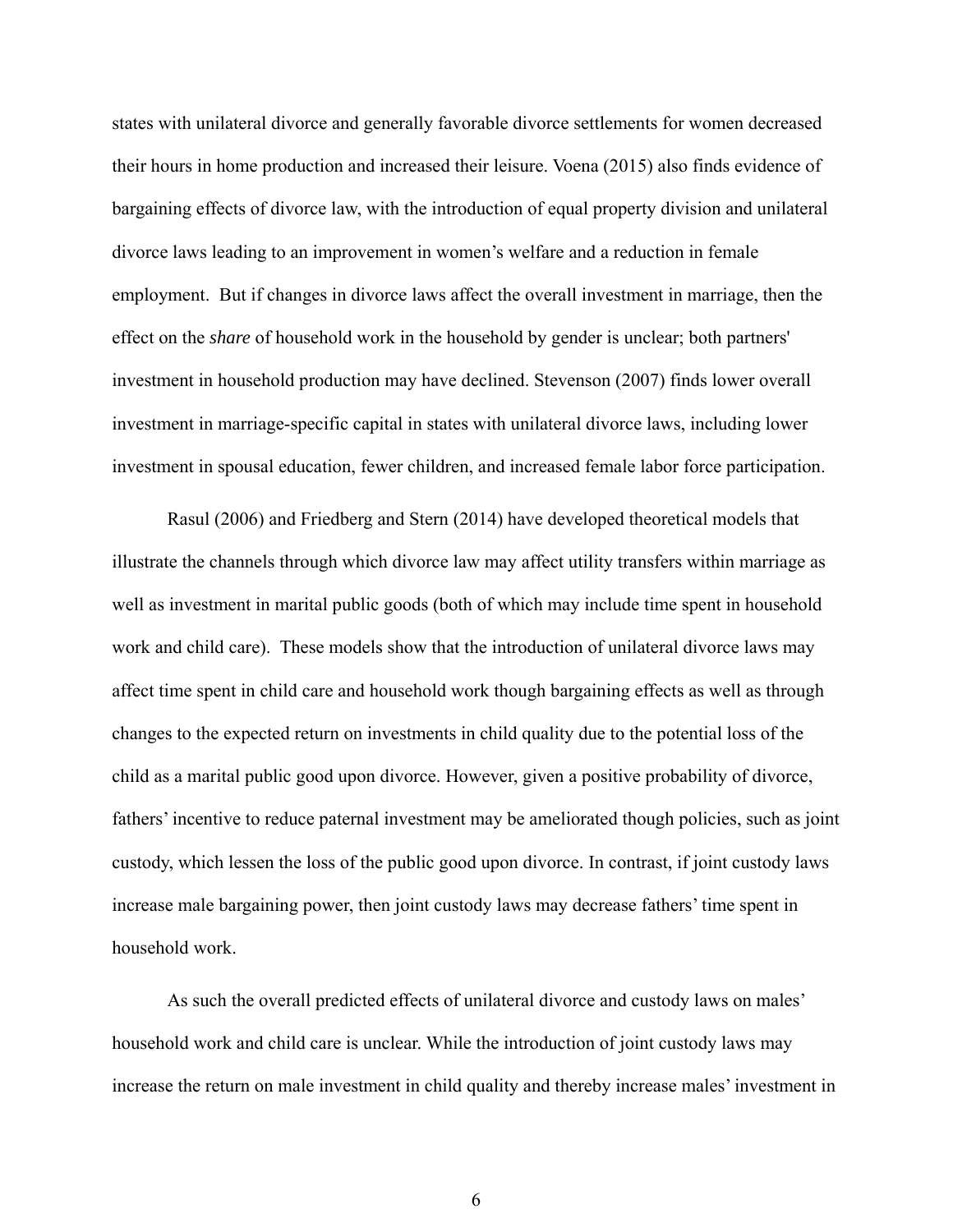children, an increase in male bargaining power due to joint custody laws may lead to less time in household work. Similarly, while unilateral divorce law may lead to an overall reduction in household work due to a decrease in marital investment, bargaining effects may lead to an increase in males' household work if males face higher costs to divorce.

 This paper contributes to the literature by disentangling the various effects of divorce law on overall marital investment and bargaining power to examine how changes in U.S. marriage policies, including unilateral divorce and joint custody laws, have affected both spouses' home production. To examine transfers due to bargaining power, I examine spousal share of household work. While leisure is a straightforward transfer, time spent in production of marital public goods such as housework can be thought of as a transfer as well.<sup>4</sup>

#### **2.1 Gender Differentials in the Costs of Divorce**

 $\overline{a}$ 

 The economic hardships that many women face following divorce have been well documented, with divorced women's incomes falling substantially on average both in absolute terms and relative to their former husband's (Holden and Smock, 1991; Bianchi et al., 1999). Census data from 2009 indicates that 22% of women who have divorced within the last year are below poverty, compared to 12% of divorced men (Elliot and Simmons, 2011).

 However, despite the high financial costs that women bear upon divorce, evidence exists that men may bear higher real costs upon divorce than women, accounting for psychological and health costs. While divorce is associated with higher mortality rates for both genders, the increase in mortality following marital dissolution is higher for men than women, with an increase in male mortality risk upon divorce of 10% and 5% for females (Gardner and Oswald,

<sup>4</sup> Friedberg and Stern (2014) show that hours spent in household work are positively associated with side payments within a marriage.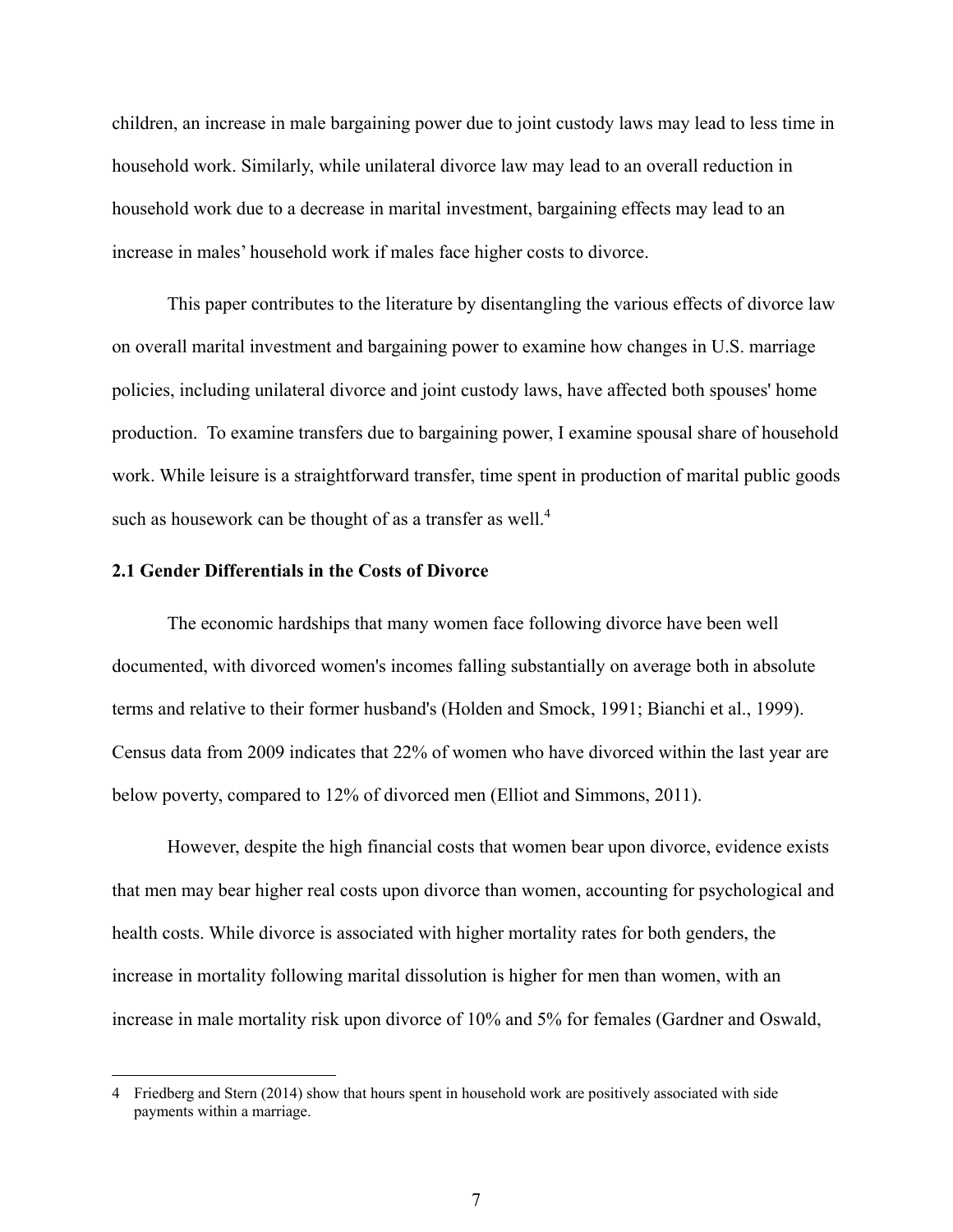2004). Moreover, men face higher suicide rates upon marital dissolution; using data from the National Longitudinal Mortality Study, Kposowa (2000) finds that divorced men face a suicide risk double that of married men, with no significant difference in suicide rates among females by marital status. This research suggests that men's health may be a form of household production. If so, as pointed out by Pollak (2005), this household production may be an important source of bargaining power, particularly if remarriage is not costless.

 Moreover, divorced women are more likely to report that they wanted their marriage to end. Using data from the NSFH, table one illustrates the percentage of respondents by gender who wanted the marriage to end. The differences are stark; close to one-third of male respondents reported that their partner wanted the marriage to end, but the respondent did not, with only 11% of females reporting the same. Similarly, only 14% of males reported that they wished the marriage to end, and their partner did not, with close to 40% of females reporting the same. Table two shows divorced respondents' self-reported happiness by gender. Again, while both genders are generally happier after divorce, we see much higher reported happiness postdivorce among females than males. Finally, as previously mentioned, most divorces are initiated by women; from 1965 to 1990 when our data was collected, women were the plaintiffs in about 70% of the divorce cases in the U.S. $5$ 

To the extent that these gender differentials in filing rates and health measures reflect real gender differentials in costs to divorce, one may expect changes to divorce laws that lower transaction costs of divorce to increase transfers from men to women, including leisure and household work.

 $\overline{a}$ 

<sup>5</sup> See Brinig and Allen (2000) for a thorough discussion of female divorce filing rates in the U.S. historically and gender differentials in divorce.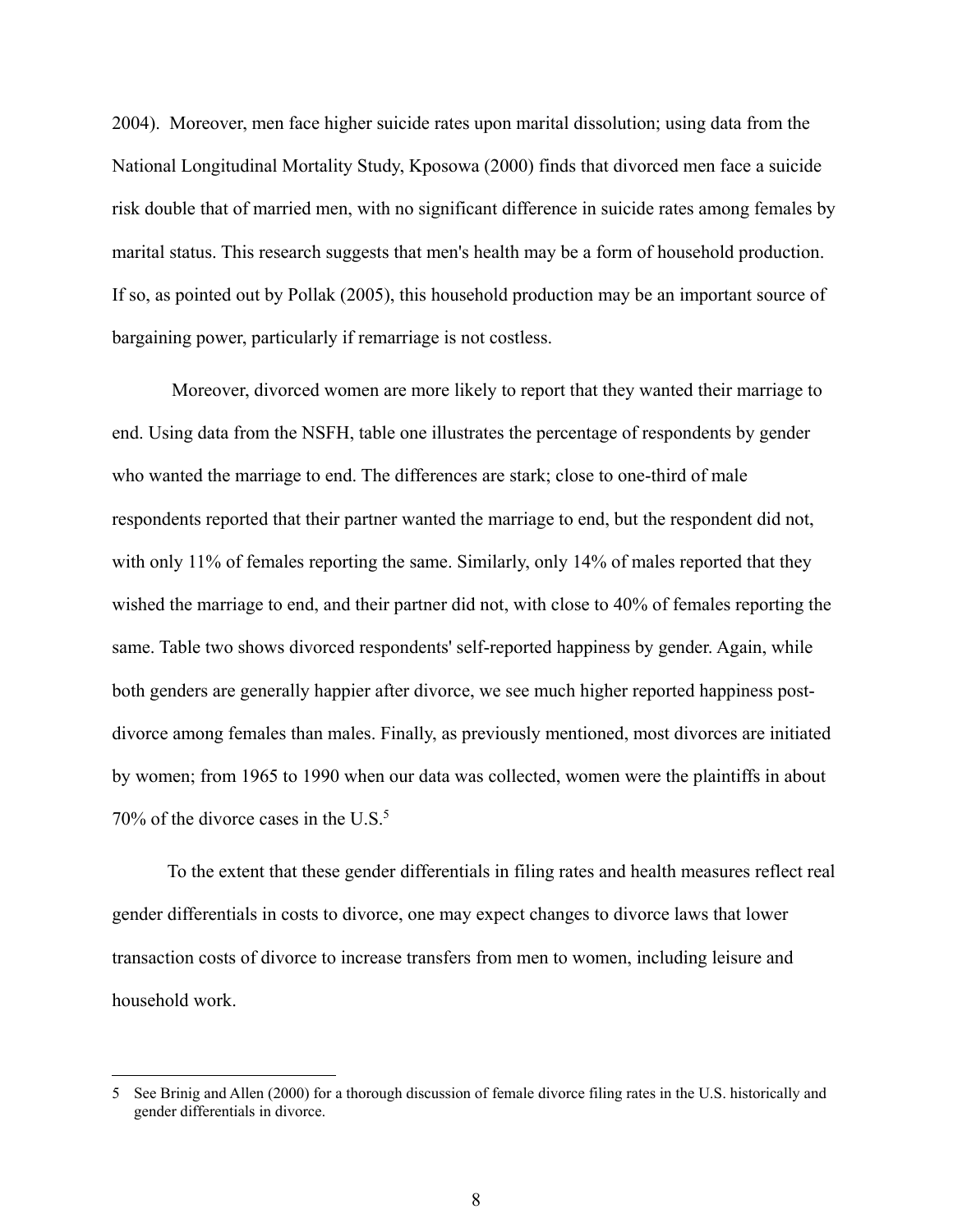#### **2.2 Fertility and Gender Differentials in Costs of Marital Dissolution**

 Obviously, this bargaining power may be affected by partner characteristics and marital capital as well. In particular, as has been widely noted, fertility may introduce gender differentials in bargaining power, since women may lose human capital relative to men if the mother is the primary caretaker of the child. However, once children are born, men face potentially greater costs to divorce than women due to custody loss, which allows women control over the most important marital capital, as well as direct decision making regarding expenditure of child support. Brinig and Allen (2000) find that maternal custody following divorce is one of the strongest predictors of the female initiating divorce proceedings, with similar negative effects of paternal custody on female initiation of divorce. Other research indicates that increased paternal-child contact following divorce and joint physical custody is associated with better mental health and well-being outcomes for fathers (Umberson and Williams, 1993; Bokker et al, 2006), and that divorced fathers have higher rates of alcohol abuse than their married counterparts and divorced mothers (Umberson and Williams, 1993; Hilton and Kopera-Frye, 2004). Of course, these studies cannot be interpreted as causal since custody receipt and health are clearly endogenous. Still, these patterns are illustrative of broadly worse outcomes for divorced fathers than mothers, especially among those fathers who have less contact with their children.

 To further explore this issue, table one breaks out spousal preference for divorce by couples with children and without, using data from the National Survey of Families and Households. While we see the same overall gender patterns as for childless couples, results for parents are consistent with an even higher costs to divorce among fathers than mothers, as compared to their childless counterparts. Of females, over 40% of mothers reported that they

9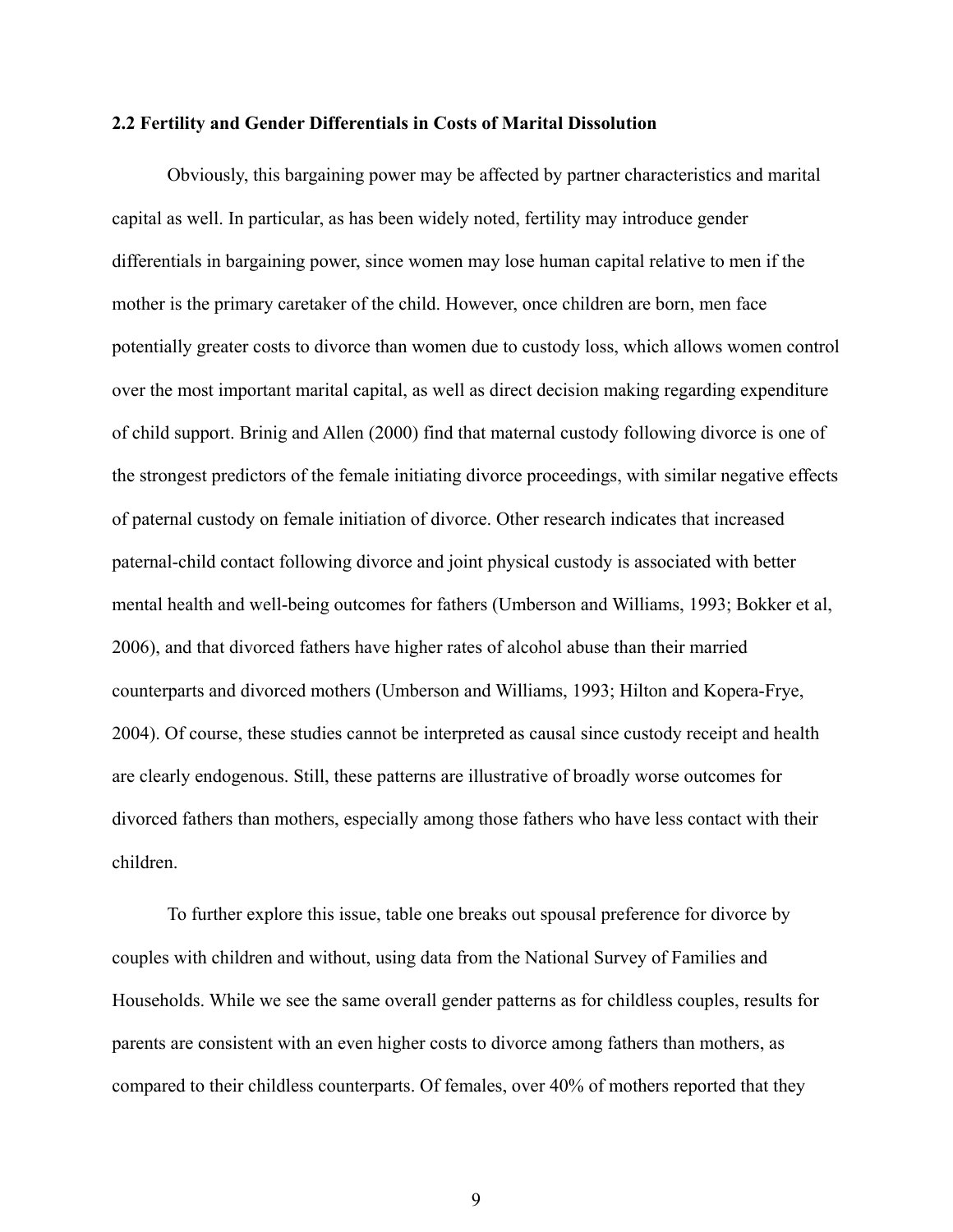wanted the marriage to end but their partner did not, while only 30% of women without children reported the same. Table two breaks out self-reported happiness by parental status and finds similar, if not as strikingly consistent, results. Both fathers and mothers report much lower levels of happiness after separation than those without children. Mothers in particular are much less likely to describe their overall happiness level post-separation as "much better". However, there is a higher differential in happiness post-separation between parents and those without children among men. Close to 20% of fathers report happiness levels which are "much worse" or "worse" as compared to only 10% of childless men, while close to 13% of mothers report happiness levels that are "much worse" or "worse", as compared to 9% of childless women. Moreover, Table 2 also shows much greater decrease in reported improvements in happiness post-separation among fathers relative to childless men as compared to the differential between mothers and childless women.

 If the relative difference in costs of marital dissolution between men and women are particularly high among couples with children due to loss of contact with children, then one might expect to see relatively higher transfers from fathers to mothers as unilateral divorce laws lower frictions to ending a marriage.

#### **3 Data and Empirical Strategy**

I use data from the PSID collected from 1968 to 1990 on matched couples consisting of the head of household and spouse within their first two years of their first and only marriage, merged with state divorce law data from Stevenson (2007) and joint child custody laws from Brinig and Buckley (1998), keeping only those couples for whom data is available for both members and the

10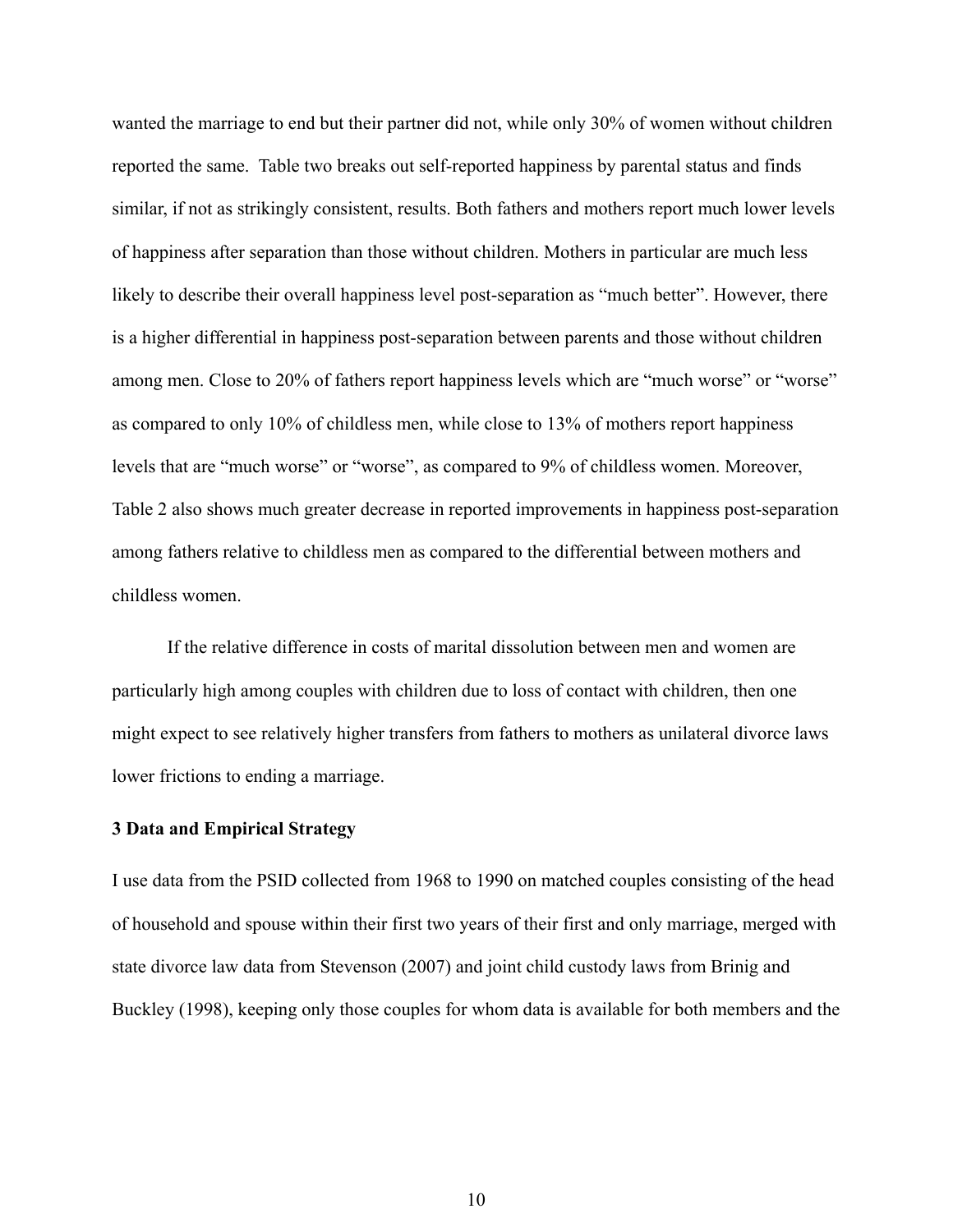head is above 18 years of age.<sup>6</sup> Following Stevenson, I include only the first two years of marriage to avoid selection bias due to attrition from divorce and other factors.<sup>7</sup> As a result, these results should be interpreted as the effect of divorce law on newly-wed couples' time use. As pointed out by Rasul (2006), Stevenson (2007) and Lundberg et al. (2016), unilateral divorce laws may affect the decision to marry as well as behavior within marriage. These results cannot separately identify these two mechanisms.

 Most changes to U.S. divorce law began in the late sixties, with the adoption of laws which allowed one partner in a couple to dissolve her or her marriage on grounds of "irreconciliable' differences ('no-fault' laws). Previously, marriages could only be dissolved under mutual consent or if one partner could be shown to be 'at fault', with fault including a range of possible offenses including abuse and adultery. As Table 3 shows, from 1967 to 1977, roughly half of U.S. states changed their divorce laws, with 26 states enacting unilateral divorce laws within that period, often in conjunction with changes to no-fault property division laws. In this paper, I examine the effects of unilateral divorce laws, which differ slightly from no-fault laws since fault may considered for property settlement purposes and/or for required separation periods in states that allow unilateral divorce. Table 4 presents the year of the state's adoption of joint custody, as compiled by Brinig and Buckley (1998). Brinig and Buckley assign the year of inception of 'joint custody' to be the first year that joint custody was provided as an option in the state's statutes and regulations, or the first year of its use in the state's case files. This definition then includes both legal and physical custody.

 $\overline{a}$ 

<sup>6</sup> The year 1990 was chosen as the end of the sample period for two reasons: 1) Marital history is current in the PSID for some observations only up to 1985, leaving open the possibility that additional undocumented marriages could occur for years included after 1985, 2) to include additional observations, since some variation in unilateral divorce law occurred after 1985. The models were tested on a sample of observation from 1968 to 1985 with consistent results.

 $<sup>7</sup>$  As a sensitivity test, I also estimated the results using a 3-year sample with similar results.</sup>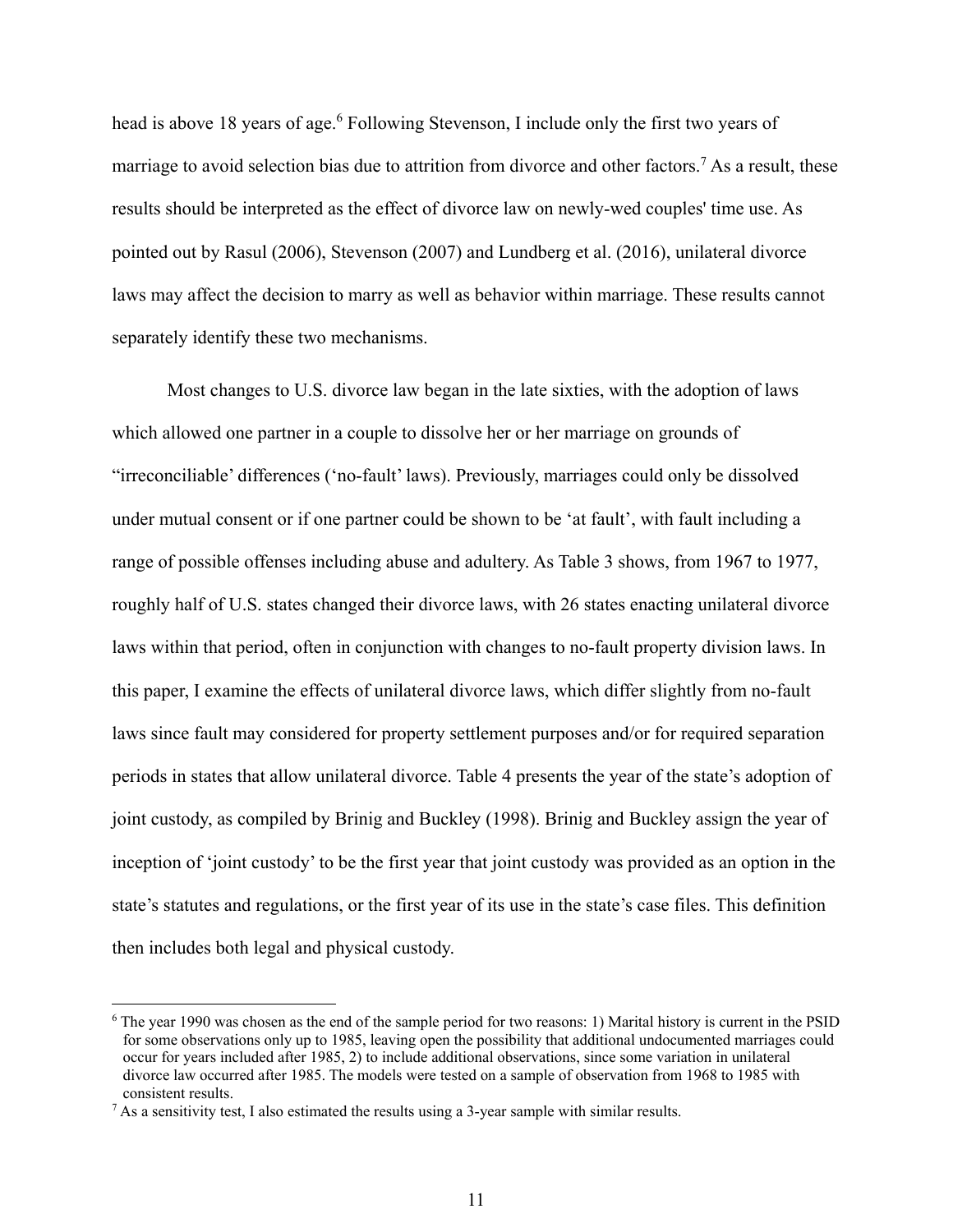To identify gender differentials in household production resulting from divorce laws, I estimate the following tobit regression:

$$
H_{it}^* = \beta_1 male_{it}unil_{st} + \beta_2 (1 - male_{it})unil_{st} + \beta_3 male_{it}cust_{st} + \beta_4 (1 - male_{it})cust_{st} + \mathbf{Z}\varphi + \boldsymbol{\theta}_s
$$

$$
+ \boldsymbol{\gamma}_{it} + \varepsilon_{it}
$$

$$
H_{it} = \max(H_{it}^*, 0)
$$

Where  $H_{it}$  equals time spent in household work,  $unil_{st}$  is an indicator variable for unilateral divorce laws,  $\text{cust}_{\text{st}}$  is an indicator variable for the use of joint custody within the state, **Z** is a vector of demographic and state controls interacted with gender so that these controls may have different effects by gender,  $\theta_s$  are state fixed effects, and  $\gamma_{it}$  are year fixed effects interacted with gender to allow for gender-specific trends in household work. I employ tobit regression since roughly 17% of males report no weekly household work; in contrast, less than 1% of females in the sample report no weekly household work.

 The demographic controls include the respondent's gender and race, as well as the education, age and age-squared of both the head and spouse. To capture the full impact of divorce law, I attempt to exclude controls which may be affected by divorce laws, such as the number of children, and include those which are less likely to be affected, such as education. If the controls are themselves affected by divorce law, then  $\beta_1$  and  $\beta_2$  will not estimate the true effects of unilateral divorce. In addition, **Z** includes state property settlement laws with property division laws falling into three categories: common law property division, equitable distribution and community property. Common law property states generally award property to the spouse who acquired the property, with most earnings going to the working spouse. In contrast, equitable distribution states use a loose set of guidelines to divide marital assets equitably, taking into account the length of the marriage as well as other factors, such as spouses' age, health and

12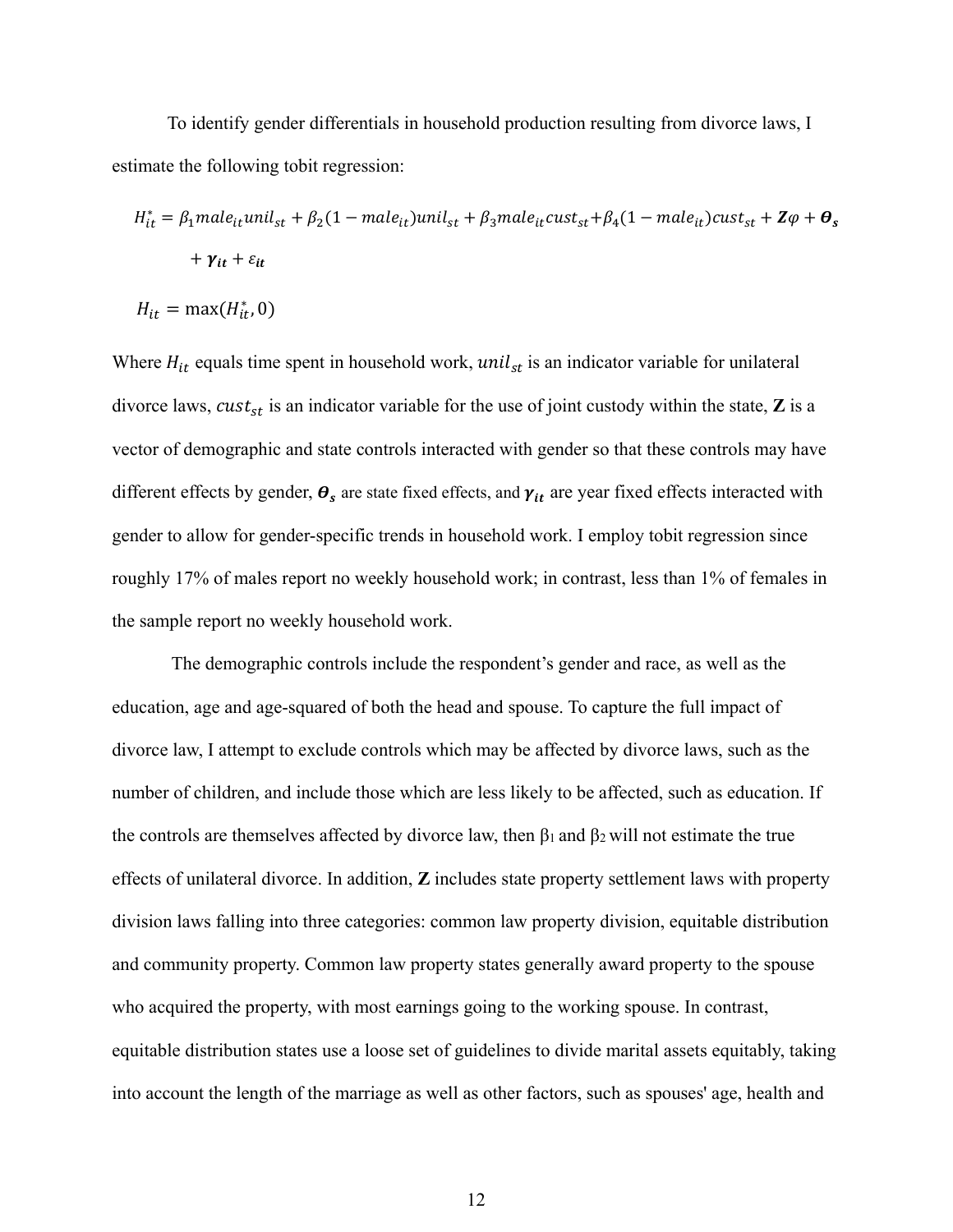time spent caring for children instead of in market work. Community property states generally simply divide marital assets in half upon the dissolution of a marriage. Unfortunately, given the limited sample size, the cell size for unilateral divorce interacted with property settlement was small for some outcomes, leading to tenuous identification for unilateral divorce interacted with property division. As a result, property division laws are included only as controls.

 Finally, I also estimate an additional specification which includes quadratic state-specific time trends; state-specific time trends have been shown to affect estimates of the effects of unilateral divorce laws on divorce rates (Friedberg, 1998; Wolfers, 2006). The preferred specification between these two models is unclear, since state-specific time trends may control for unobserved state trends which are spuriously correlated with divorce laws, but may also obscure the effects of unilateral divorce if these laws have non-linear effects over time.

 Because divorce laws may affect overall marital investment as well as individual contributions to household production, I estimate both total individual time per week in household work and the individual's share of the couples' time spent in household work.<sup>8</sup> Weekly household work is defined in the survey as time spent on housework in an average week, "time spent cooking, cleaning, and other work around the house". Given this definition, household work may include both time spent cleaning as well as caring for children, so the effect of unilateral divorce on couples with children cannot separately identify effects of unilateral divorce on child care versus other non-child related household work.

 As an additional test of spousal strategic behavior, I estimate the above model across all specifications allowing an interaction between parenthood and unilateral divorce as follows:

 $\overline{a}$ 

<sup>&</sup>lt;sup>8</sup> For the models in which H<sub>it</sub> is measured as the respondent's share per couple, the terms  $\beta_2^*(1\text{-male}_{it})^*$ unilateral<sub>st</sub>,  $\beta_4^*$ parent\*(1-male<sub>it</sub>)\*unilateral<sub>st</sub>, etc. are excluded since  $\beta_2 = -\beta_1$ ,  $\beta_4 = -\beta_3$ , etc.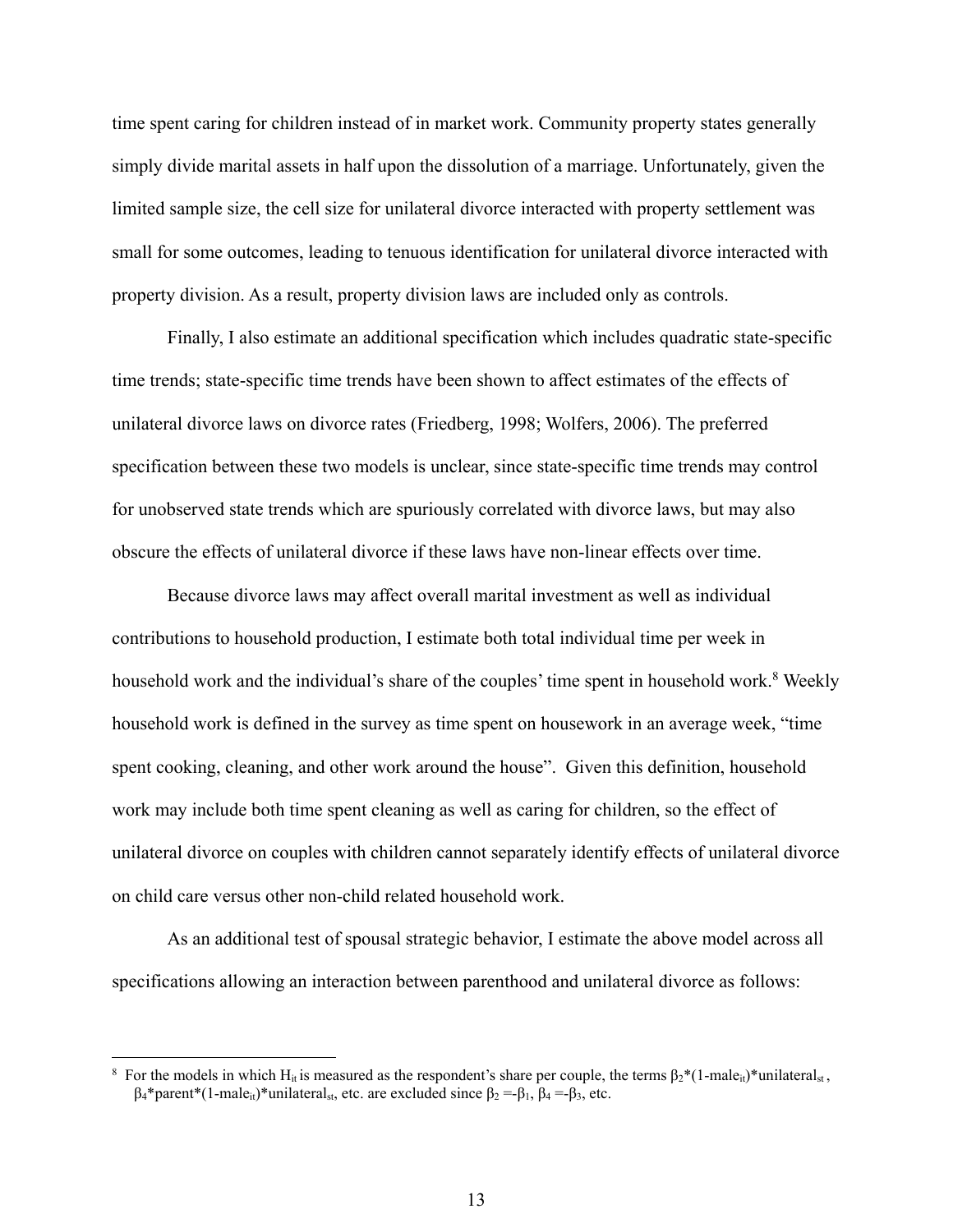$$
H_{it}^{*} = \beta_{1} Male_{it} will_{st} + \beta_{2} (1 - Male_{it}) unil_{st} + \beta_{3} Parent_{it} Male_{it} unil_{st}
$$
  
+  $\beta_{4} (1 - Male_{it}) Parent_{it} unil_{st} + \beta_{5} Male_{it} cust_{st} + \beta_{6} (1 - Male_{it}) cust_{st}$   
+  $\beta_{7} Parent_{it} Male_{it} cust_{st} + \beta_{8} (1 - Male_{it}) Parent_{it} cust_{st} + \beta_{9} Male_{it} cust_{st} unil_{st}$   
+  $\beta_{10} (1 - Male_{it}) cust_{st} unil_{st} + \beta_{11} Parent_{it} Male_{it} cust_{st} unil_{st}$   
+  $\beta_{12} (1 - Male_{it}) Parent_{it} cust_{st} unil_{st} + \hat{Z}\varphi + \theta_{s} + \gamma_{it} + \varepsilon_{it}$   

$$
H_{it} = max(H_{it}^{*}, 0)
$$

where, as before,  $H_{it}$  equals time spent in household work,  $unil_{st}$  is an indicator variable for unilateral divorce laws,  $\textit{cust}_{\textit{st}}$  is an indicator variable for the use of joint custody within the state,  $\theta_s$  are state fixed effects,  $\gamma_{it}$  are year fixed effects interacted with gender,  $\dot{Z}$  is defined as the control vector **Z** with additional dummies for parenthood, gender and their interaction included, and Parent<sub>it</sub> is a dummy which equals one if a biological child of both spouses lives in the household. This specification incorporates interactions of divorce laws, including unilateral divorce and joint custody, by gender and parenthood to capture differential incentive effects among parents. Given this specification,  $β_3$  and  $β_4$  capture the added effects of unilateral divorce for parents, while  $\beta_{11}$  and  $\beta_{12}$  capture the interaction among parents of unilateral divorce and joint custody laws. As previously noted, if the gender differential in costs to divorce is higher among parents than non-parents, then one would expect to see larger bargaining effects of unilateral divorce among parents, although the existence of joint custody may increase male bargaining power and reduce utility transfers from males to females. Moreover, since custody effects should be limited to parents, β<sup>5</sup> and β6 will capture overall trends in household work by gender which may be spuriously correlated with joint custody laws. As such,  $\beta$ 7 and  $\beta$ 8 can be thought of as the true effects of joint custody laws on time in household and market work.

Of course, estimates on the population of parents may suffer from selection as well;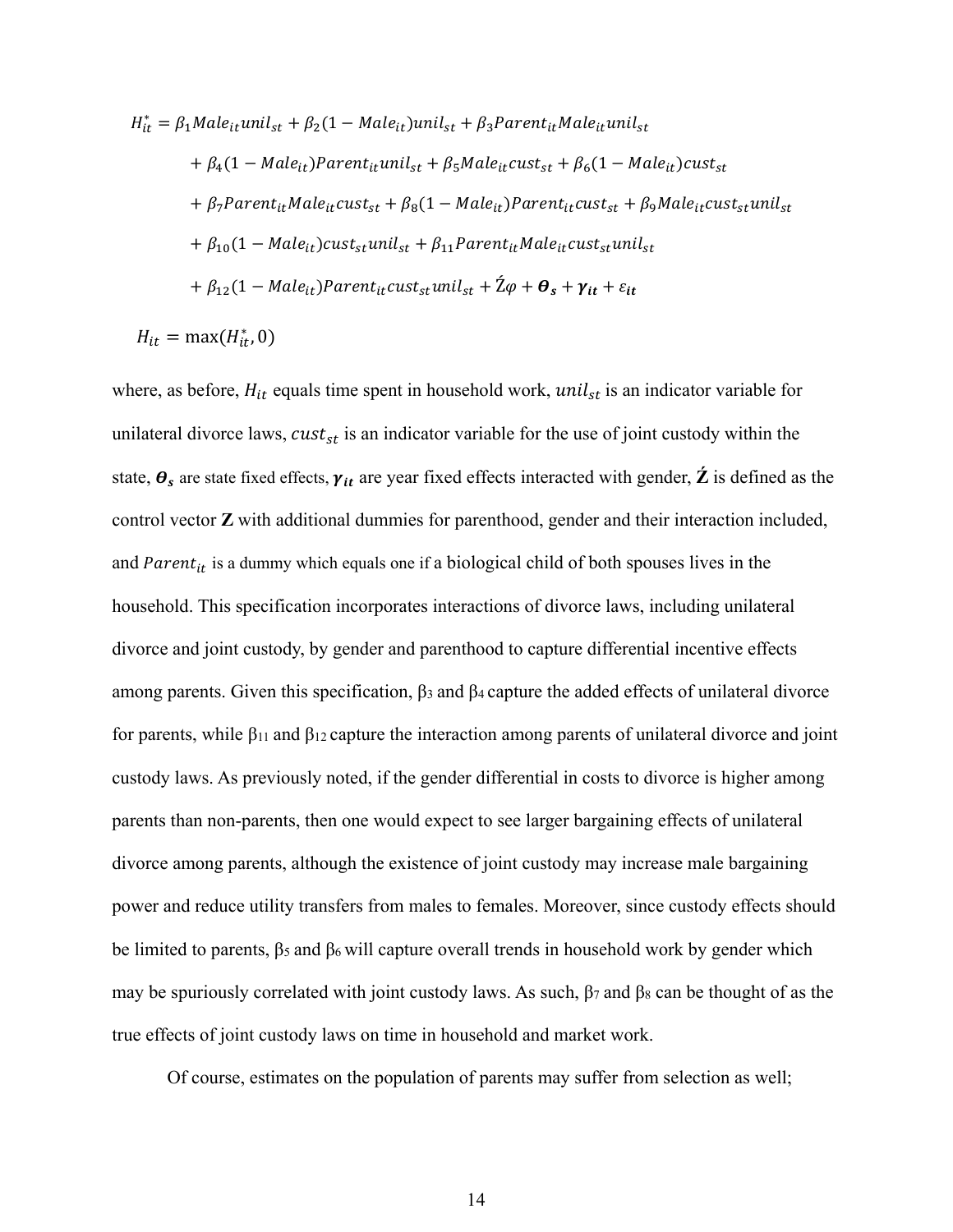however, this selection will again bias parameter estimates for parents toward zero. Literature indicates that fertility is associated with a stabilizing effect on marriage due in part to selection into fertility (Weiss and Willis, 1997; Svarer and Verner, 2008). This lower probability of divorce may give fathers less reason to behave strategically in response to policy changes that lower frictions to marital dissolution, thereby biasing the results toward zero. In addition, unilateral divorce laws may affect fertility, as shown by Stevenson (2007) and Drewianka (2008). If unilateral divorce laws decrease overall fertility due to the perceived higher probability of divorce and if those couples with a better match are more likely to invest in the marriage and select into parenthood as is standard in the literature (Browning et al., 2010), then only the higher end of the match quality distribution will select into fertility under unilateral divorce, again leading to a bias towards zero in the behavioral response for parents; as such, the estimates for parents should be interpreted as a lower bound (in absolute value). If, on the other hand, some couples with a worse match have children to save the marriage, then this bias would be attenuated.

 To further test spousal strategic behavior, I also estimate the above models on the subsample of couples with at most a high-school education, who face a higher probability of divorce and therefore should show greater behavioral responses to reduced frictions in marital dissolution holding constant the cost of divorce.<sup>9</sup> Finally, I estimate the model on the sample of single-headed households to test for spurious effects of unilateral divorce laws on time spent in leisure, as well as household work and market work. While single-headed households may be affected by unilateral divorce through selection into marriage, if we see similar effects of

 $\overline{a}$ 

<sup>&</sup>lt;sup>9</sup> Since Rotz (2012) and Frimmel et al. (2013) show wife's age at marriage to be the primary predictor of the decrease in the divorce rate, wife's age at marriage could be used as an alternative variable to subset the sample into high-risk groups. However, the limited variation in wife's age at marriage among our sample limit the usefulness of this method here.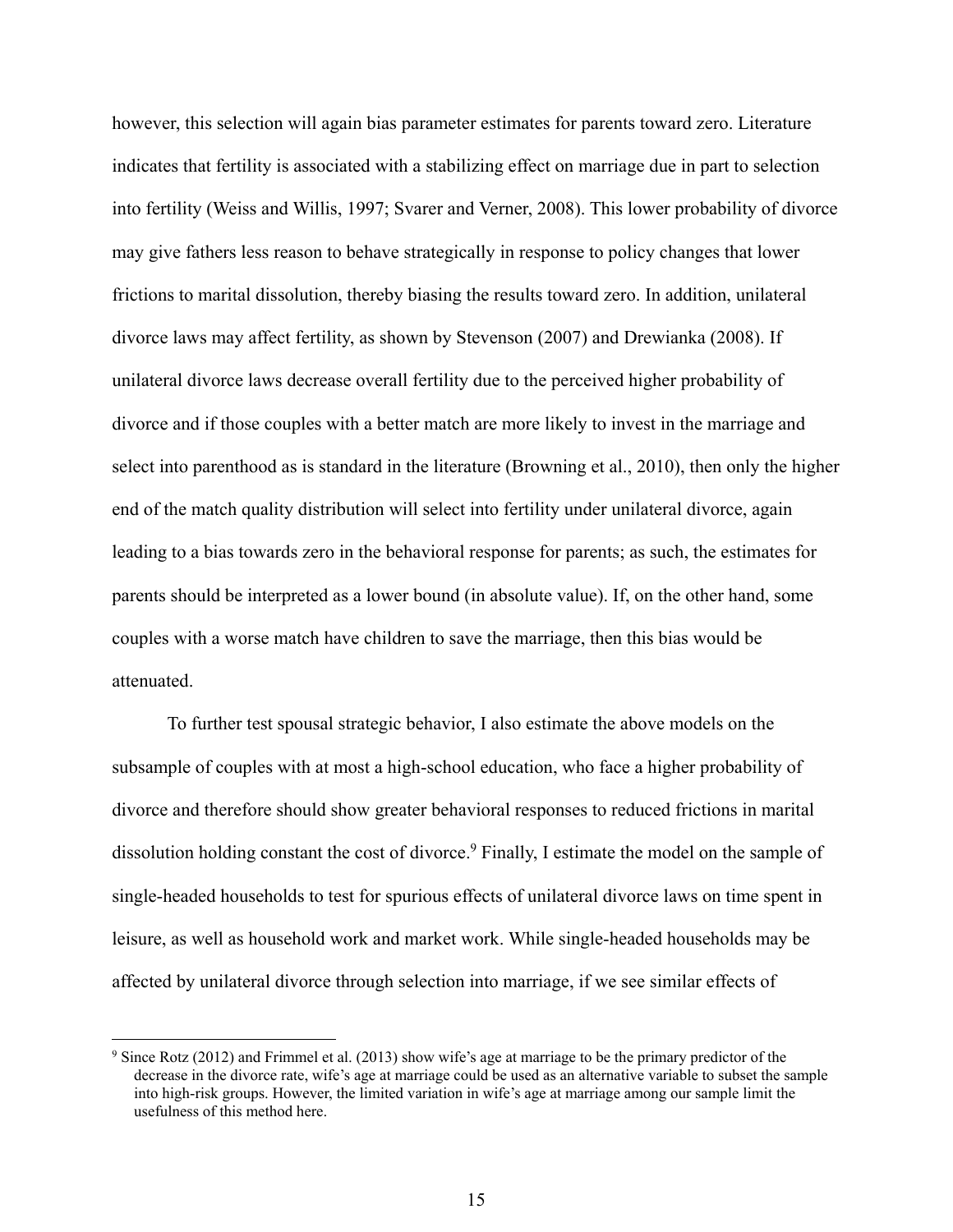unilateral divorce on the unmarried and married groups, this may reveal spurious correlation between unilateral divorce laws and time spent in household work and leisure.<sup>10</sup>

Tables 5 and 6 present some summary statistics. As expected, women spend significantly more time in household work, with an average of roughly 20 hours per week in household work, compared to six hours for men. On average, women do roughly three-quarters of the household work.

 Looking next at couples' demographic characteristics, educational attainment for men and women is fairly similar, with high-school graduates numbering over 85% of the sample and roughly 45% with some college experience. As might be expected given the time period and a sample of newly-weds, the couples are also fairly young, with an average age close to 25 for men and 23 for women. Most of the couples have not yet had children, with close roughly 70% of the sample reporting no children. Moreover, couples show a high degree of assortative mating by age and educational attainment, with 33% of the couples reporting that both partners had some college, and 43% reporting that neither partner had any college experience. Close to ninety percent of couples have less than a five-year age difference.

#### **4 Results**

 $\overline{a}$ 

 Table 7 presents marginal effects of tobit results of unilateral divorce by gender on the amount of time per week spent on home production as well as the share of time spent in household work.<sup>11</sup> For each specification, the first column reports the results without the parenthood interactions, while the second column present the results including this interaction

 $10$  As an additional test of spurious effects, the above regressions were run with unilateral divorce and custody laws coded with one- and two-year leads to test if future law affects current behavior. These regressions showed few significant effects. And the 11 Reported marginal effects are the marginal effects on the unconditional expected hours.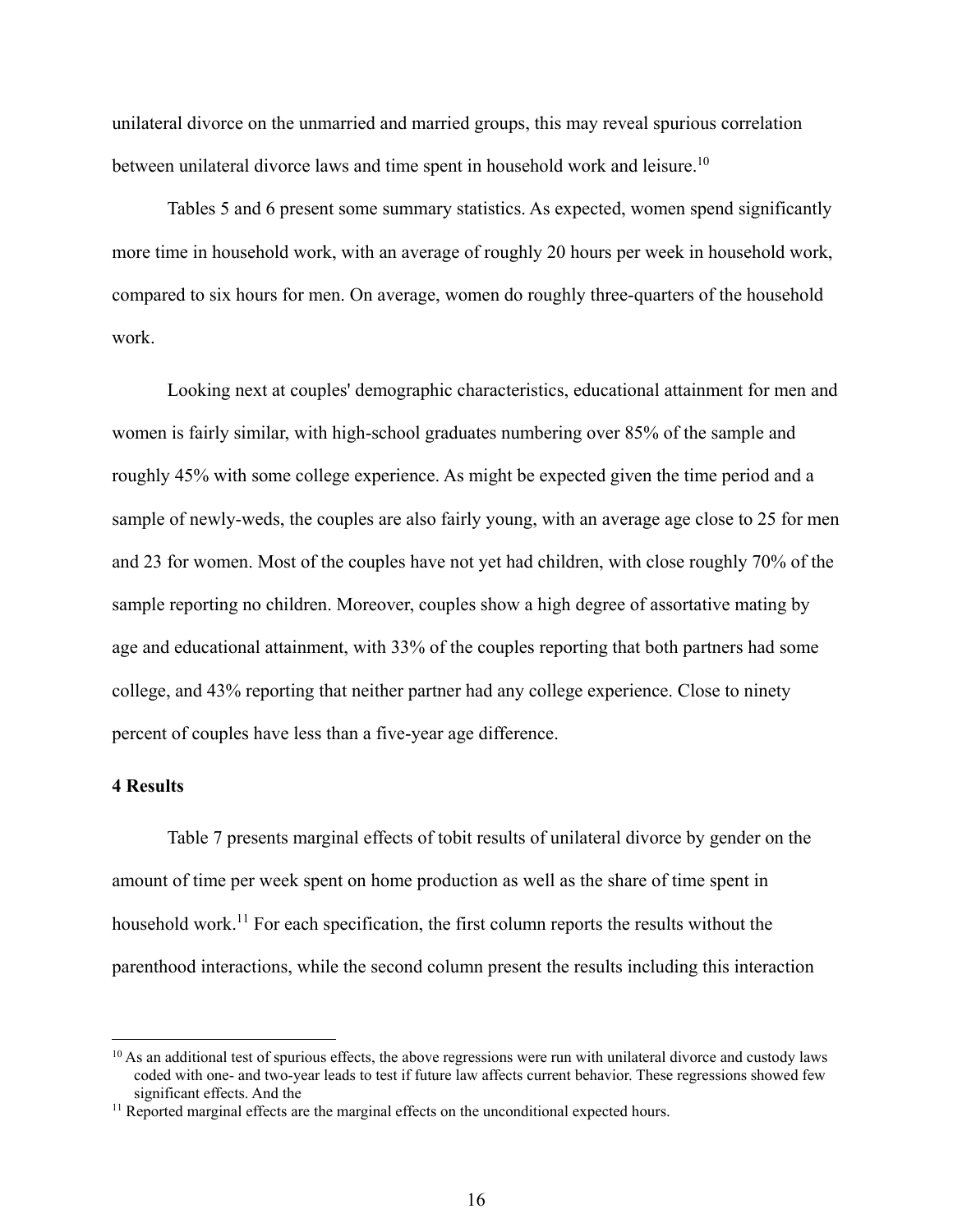but omitting the custody and unilateral divorce interaction, and the third column allows interacting effects of custody and unilateral divorce laws. Since joint custody should primarily affect household decisions of parents, Table 7 does not report parameter results for custody for the overall sample to conserve space.<sup>12</sup> Columns two, three and four present results from the primary specification, which includes demographic controls and state policy variables interacted with gender, state fixed effects and gender-specific year fixed effects as outlined in section 3, while columns four, five and six present results from the second specification which generalizes the first specification to include quadratic state year trends.

 Looking first at the effects of unilateral divorce on individual weekly hours in household work, table 7 indicates that unilateral divorce laws lead to a decrease in household work across both specifications, a finding consistent with Stevenson's work showing that unilateral divorce laws reduce marital investment. Both genders show a comparable level of reduced household investment, with household work falling roughly 4-5 hours with the passage of unilateral divorce laws. Looking next at marginal effects of divorce law on the share of household work by gender, we see little evidence that the share of household work is affected by divorce law by gender for the overall sample.

However, looking at the effects of divorce law on fathers, columns 3 and 6 of table 7 show that fathers' behavior differs significantly than their childless counterparts, with fathers making significantly higher transfers of household work under unilateral divorce as well as showing higher levels of intra-household work with joint custody laws. Consistent with greater investment incentives, joint custody laws increase paternal household work by about 1.5 hours

 $\overline{a}$ 

<sup>&</sup>lt;sup>12</sup> Parameter estimates for the joint custody variable are generally insignificant for the overall sample. Those that are significant show similar, albeit weaker, results than the effects of joint custody on parents.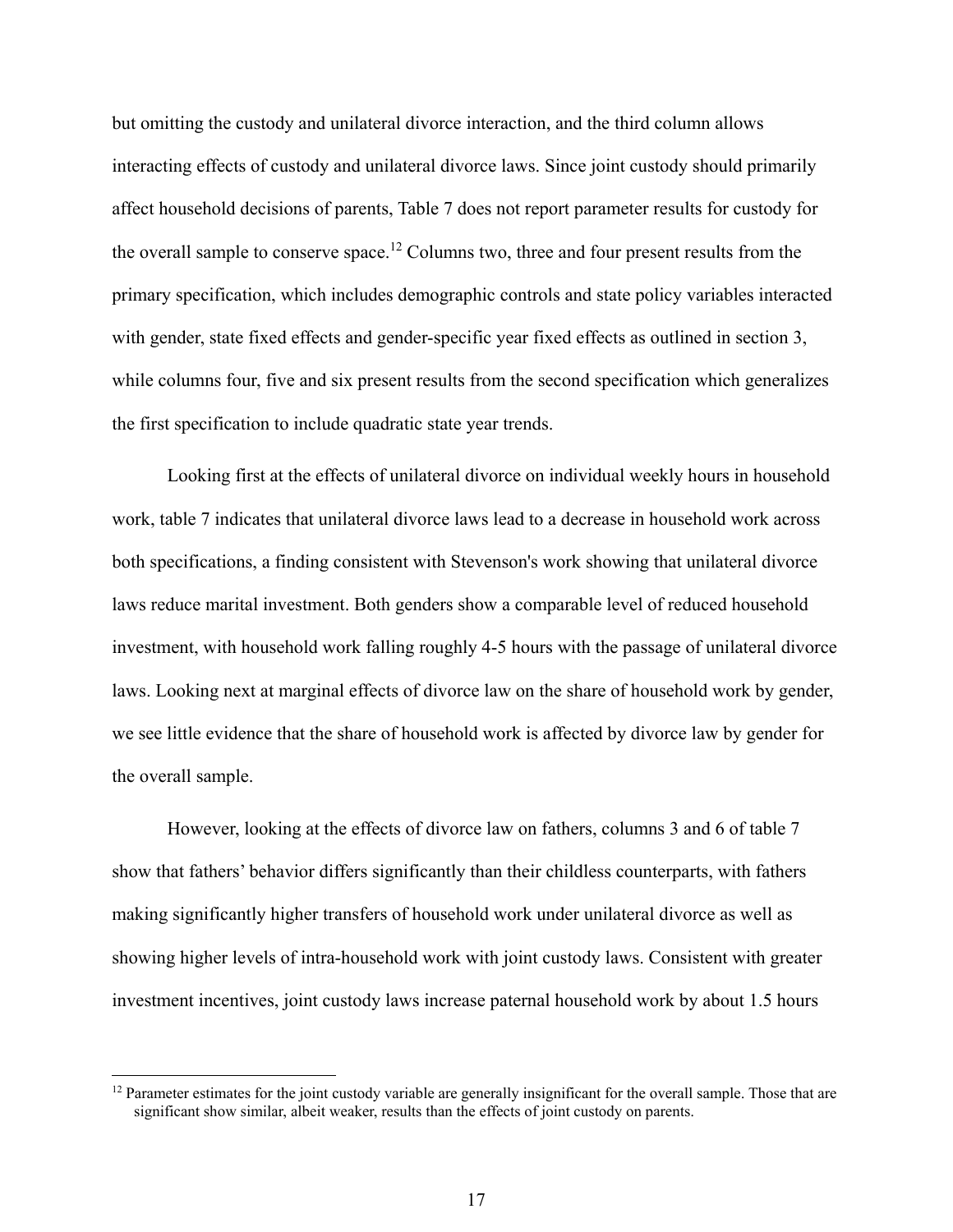per week. Similarly, while unilateral divorce leads to less household work for the overall sample, fathers increase household work by about an hour per week relative to their childless counterparts with unilateral divorce, leading to an increase in fathers' share of time in household work of roughly three percentage points. While unilateral divorce leads to a decrease in investment among married individuals overall, this effect does not hold among fathers, as their increase in household work offsets the negative effects on household work among men overall. In contrast, we see no significant effects of joint custody or unilateral divorce laws for mothers, although unilateral divorce continues to lead to a decrease in household work among women overall.

Moreover, columns 4 and 7 indicate that joint custody and unilateral divorce laws have significant interacting incentive effects on father's household work. Consistent with a bargaining response, the increase in household work seen with unilateral divorce is primarily limited to those fathers who do not live in joint custody states and therefore face the probable loss of custody of their child upon divorce. Unilateral divorce laws increase fathers' share of household work by roughly 8 percentage points in those states without joint custody laws. However, this increase in paternal share of household work with unilateral divorce is eliminated completely in those states with joint child custody. Given that fathers' share of household work is about 25%, distributional effects of unilateral divorce on intra-household work are significant, with unilateral divorce in states without joint custody leading to an increase of close to 33% in fathers' share of household work. As previously mentioned, selection into parenthood may bias our results toward zero. As a result, these estimates should be interpreted as a lower bound (in absolute value) of behavioral effects.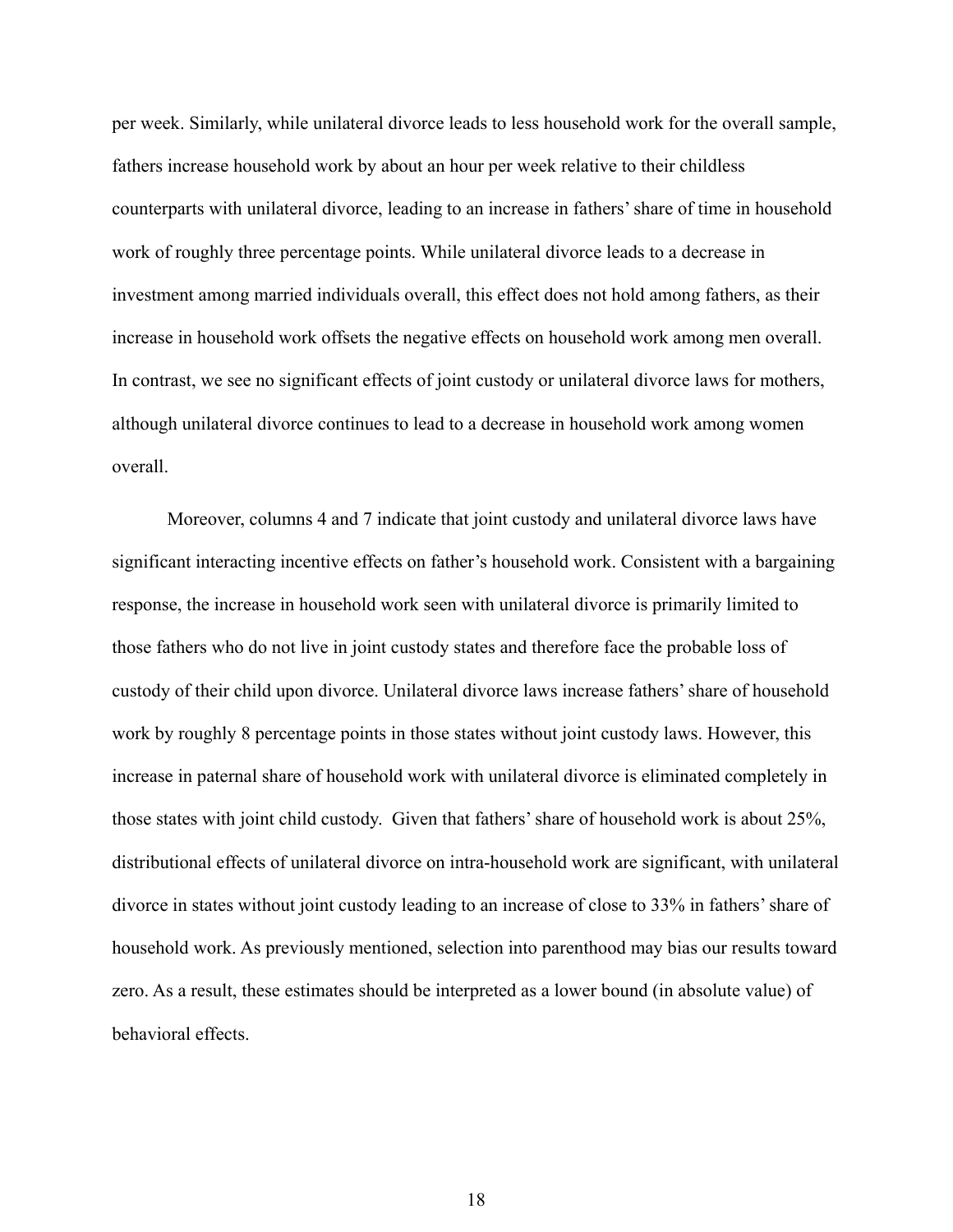#### **4.1 Additional Evidence**

 If parents behave strategically in response to the reduced frictions to divorce from unilateral divorce laws then one would expect to see greater behavioral responses to unilateral divorce laws among those most likely to get divorced. Since couples' education levels are a significant predictors of divorce, I estimate the models eliminating those couples in which both partners have had some college education. Table 8 shows these results. As before, the first column reports the results without the parenthood interactions, while the second column present the results including this interaction but omitting the custody and unilateral divorce interaction, and the third column allows interacting effects of custody and unilateral divorce laws. To conserve space, table 8 only includes the specification without state time trends, since the results including these trends are similar.

 As predicted, we see larger incentive effects of unilateral divorce among lower-educated men and women than the overall sample. Unilateral divorce laws generate a decrease in weekly household work of four hours among men and over five for women, consistent with larger incentives for decreased marital investment with an increased probability of divorce among the lower educated. With the decrease in household production across both genders, table 8 shows no effect of unilateral divorce on the share of household work.

 Turning next to fathers, we again see stronger effects among the less educated group, who face a higher probability of divorce. While unilateral divorce laws reduce household production among men overall, less-educated fathers show even stronger increases in household work than the overall sample; unilateral divorce leads to an increase in share of time spent in household work of nearly seven percentage points. Allowing for interaction between custody and unilateral divorce law in columns 4 and 7, we again see that the response to unilateral divorce is limited to fathers living in states without joint custody laws who therefore face likely custody loss. Fathers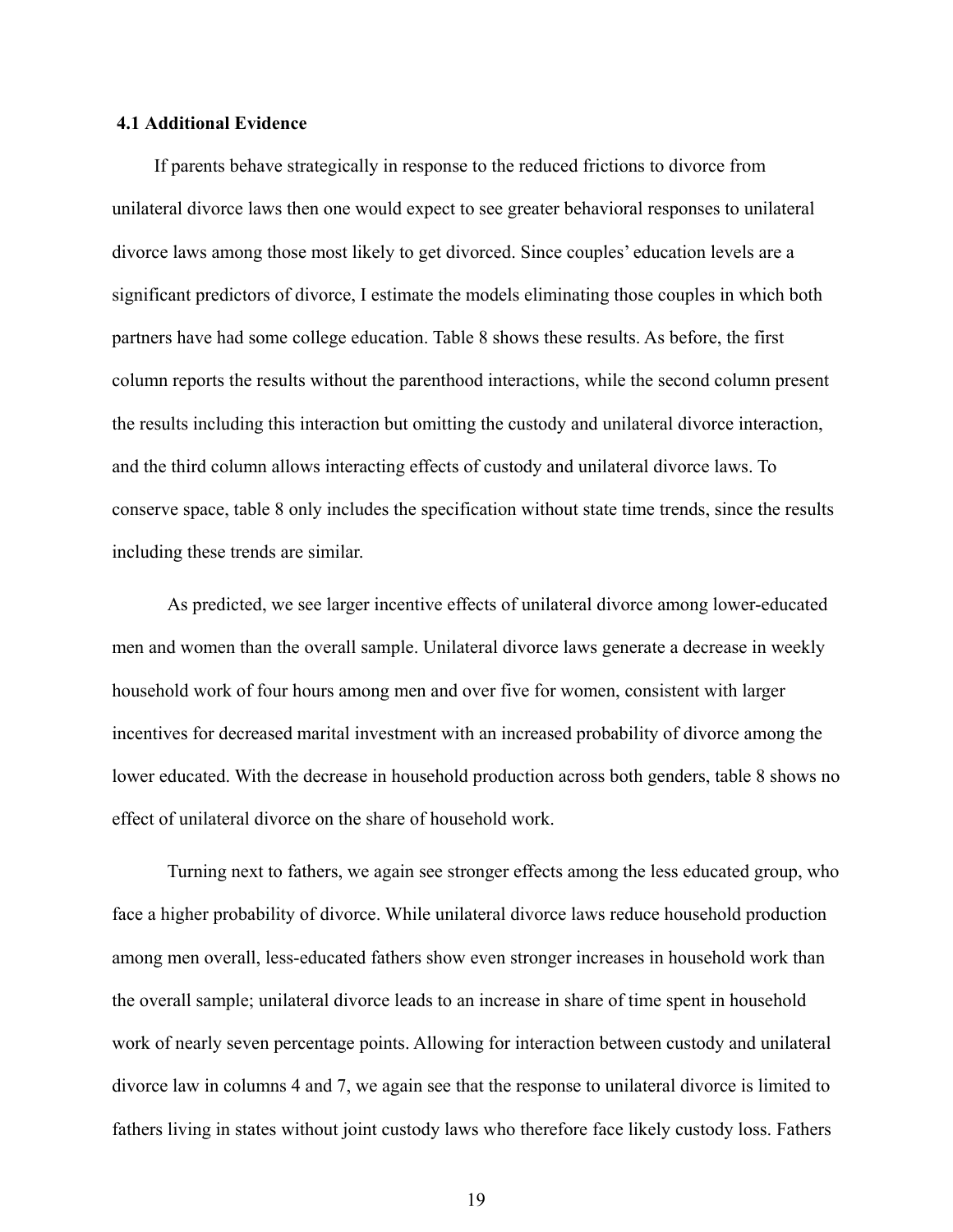in less-educated couples show a larger bargaining response to unilateral divorce than the overall population, with a marginal increase of share of household work among less-educated fathers of over 12 percentage points relative to childless fathers, with this increase again limited to those fathers who do not live in joint custody states.

 Finally, to explore the extent to which effects of unilateral divorce on leisure and household work may be driven by unmeasured trends in household work correlated with unilateral divorce laws, I also estimate the model on a sample of never-married heads of household. Since unilateral divorce may affect the decision to marry and therefore may lead to selection into marriage, this regression is not a placebo test. Rasul (2006b) demonstrates that unilateral divorce decreases marriage rates, particularly for those entering into a first marriage, with a corresponding increase in match quality among those married. Still, to the extent that we see similar effects of unilateral divorce on men's household work and leisure across the unmarried and married group, this regression will reveal spurious correlation between unilateral divorce laws and time spent in household work and leisure.

Table 8 shows these results. Unilateral divorce has no statistically significant effects on unmarried men's hours spent working within the household and little effect on mothers' household work as well, although the results are fairly noisy. However, despite the high variance, the sign of these effects for unmarried men are generally opposite in sign from those of the married group, with unilateral divorce showing a generally negative but insignificant association with household work among unmarried fathers.

#### **5 Conclusion**

 Previous literature indicates that unilateral divorce laws may decrease women's household work as well as overall marital investment. But the literature is largely silent on whether the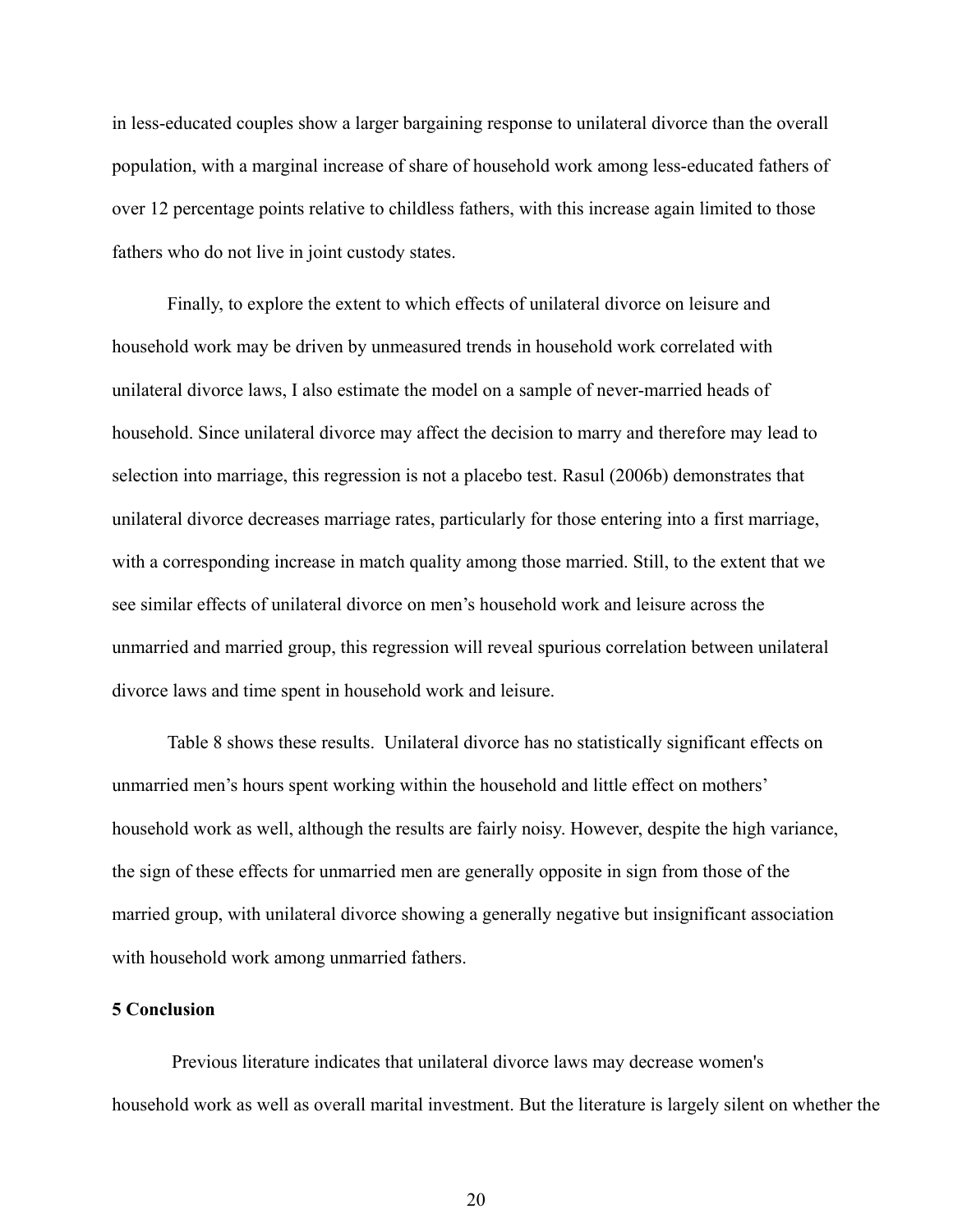decrease in women's household work represents a decrease in women's share of household work, or simply reflects an overall decrease in total household work with unilateral divorce laws. Moreover, no literature has examined the effect that unilateral divorce laws may have on male household production and transfers of household work or leisure.

 In keeping with Stevenson (2007), this research indicates that unilateral divorce laws decrease overall marital investment, as both men and women limit their household work with the passage of unilateral divorce laws. Moreover, the evidence also supports a bargaining response to these laws, as fathers who stand to lose custody of their children upon divorce show an increase in their share of household work, with the largest effects among those among those groups with a higher probability of divorce.

 While this research adds to the already substantial literature supporting bargaining models of household behavior, it also indicates that household production may be an important source of that bargaining power (Pollak, 2005) and that men's behavioral response to unilateral divorce laws and other family law is an important and largely overlooked margin in policy research. Of course, this study faces several limitations, including the limited nature of time use data in the PSID. Still, given the relatively large increases in fathers' household work and decreased leisure following unilateral divorce laws, this research suggests that men, and fathers in particular, may behave strategically in response to changes in marital policy.

21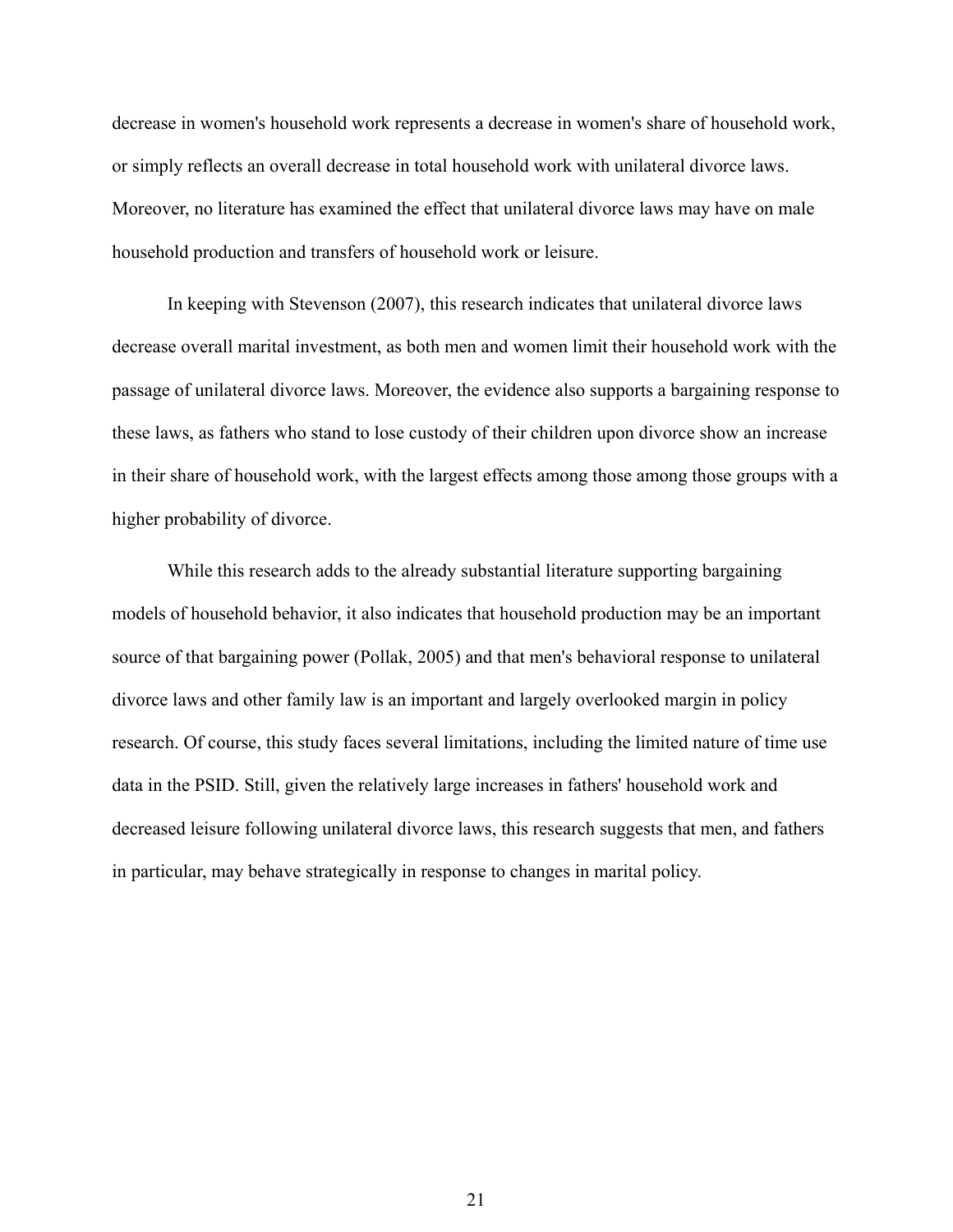#### **References**

Adam, Christopher, John Hoddinott and Ethan Ligon, "Dynamic Intrahousehold Bargaining and Matrimonial Property and Suicide in Canada", working paper, 2011.

Altindag, Duha, John Nunley and Alan Seals, "Child Custody Reform and the Division of Labor in the Household", *Review of Economics of the Household*, 2015.

Bargain, Olivier, Libertad Gonzalez, Claire Keane, Berkay Ozcan, "Female Labor Supply and Divorce: New Evidence from Ireland", *European Economic Review*, Vol. 56, No. 8, 2012.

Bianchi, Suzanne, Lekha Subaiya and Joan Kahn, "The Gender Gap in the Economic Well-Being of Nonresident Fathers and Custodial Mothers", *Demography*, Vol. 36, No. 2, 1999.

Bokker, L. P., Farley, R. C., & Bailey, W. "The relationship between custodial status and emotional well-being among recently divorced fathers", *Journal of Divorce & Remarriage*, Vol. 44 No. 3-4, 2006.

Braver, Sanford, Marnie Whitley and Christine Ng, "Who Divorced Whom? Methodological and Theoretical Issues", *Journal of Divorce and Remarriage*, Vol. 20, 1993.

Brinig, Margaret and Douglas Allen, "These Boots are Made for Walking: Why Most Divorce Filers are Women", *American Law and Economics Review*, Vol. 2, No. 1, 2000.

Brinig, Margaret and F. H. Buckley, "Joint Custody: Bonding and Monitoring Theories", *Indiana Law Journal,* Vol. 73, Issue 2, 1998.

Browning, Martin, Pierre-Andre Chiappori and Yoram Weiss, "The Economics of the Family: Chapter 10: An Equilibrium Model of Marriage, Fertility and Divorce", *The Economics of the Family,* 2010.

Caceres-Delpiano, Julio and Eugenio Giolito, "How Unilateral Divorce Affects Children", working paper, 2009.

Caceres-Delpiano, Julio and Eugenio Giolito, "The Impact of Unilateral Divorce on Crime", *Journal of Labor Economics*, Vol. 30, No. 1, 2012.

Dee, Thomas, "Until Death Do You Part: The Effects of Unilateral Divorce on Spousal Homicides", *Economic Inquiry*, Vol. 41, No.1, 2003.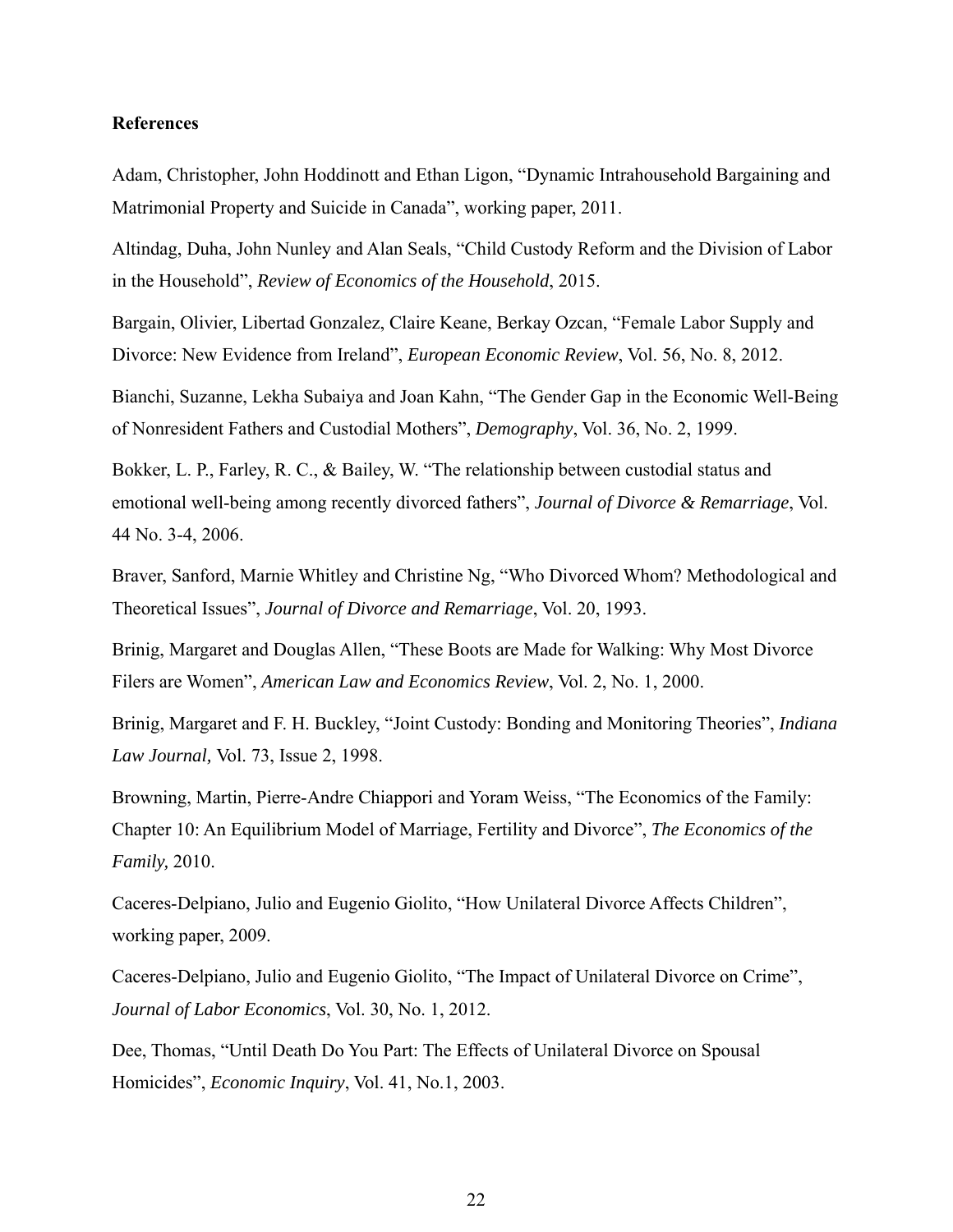Drewianka, Scott, "Divorce Law and Family Formation", *Journal of Population Economics* Vol. 21, No. 2, 2008

Elliot, Diana and Tavia Simmons, "Marital Events of Americans: 2009", American Community Survey Reports, U.S. Census Bureau, 2011.

Farre, Lidia, Libertad Gonzalez and Francesco Ortega, "Immigration, Family Responsibilities and the Labor Supply of Skilled Native Women", *The B.E. Journal of Economic Analysis and Policy*, Vol. 11(1), 2011.

Friedberg, Leora, "Did Unilateral Divorce Raise Divorce Rates? Evidence from Panel Data", *American Economic Review*, Vol. 88, No. 3, 1998.

Friedberg, Leora and Steven Stern, "Marriage, Divorce and Asymmetric Information", *International Economic Review*, Vol. 55, No. 4, 2014.

Frimmel, Wolfgang, Martin Halla and Rudolf Winter-Ebner, "Assortative Mating and Divorce: Evidence from Austrian Register Data", *Journal of the Royal Statistical Society Series A*, Vol. 176, No. 4, 2013.

Gardner, Jonathan and Andrew Oswald, "How is Mortality Affected by Money, Marriage and Stress?"*Journal of Health Economics*, Vol. 23, 2004.

Genadek, Katie, "The Impact of Divorce Legislation on Daily Time Allocation"

Genadek, Katie, Wendy Stock and Christiana Stoddard, "No-Faults Divorce Laws and the Labor Supply of Women with and without Children", *Journal of Human Resources*, Vol. 42, No. 1, 2007.

Gonzalez, Libertad and Berkay Ozcan, "The Risk of Divorce and Household Saving Behavior", *Journal of Human Resources*, Vol. 48, No.2, 2013.

Gonzalez, Libertad and Tarja Viitanen, "The Long Term Effects of Legalizing Divorce for Children", working paper, 2009.

Gonzalez, Libertad and Tarja Viitanen, "The Effect of Divorce Laws on Divorce Rates in Europe", *European Economic Review*, Vol. 53, 2009b.

Gonzalez-Val, and M. Marcen, "Unilateral Divorce versus Child Custody and Child Support in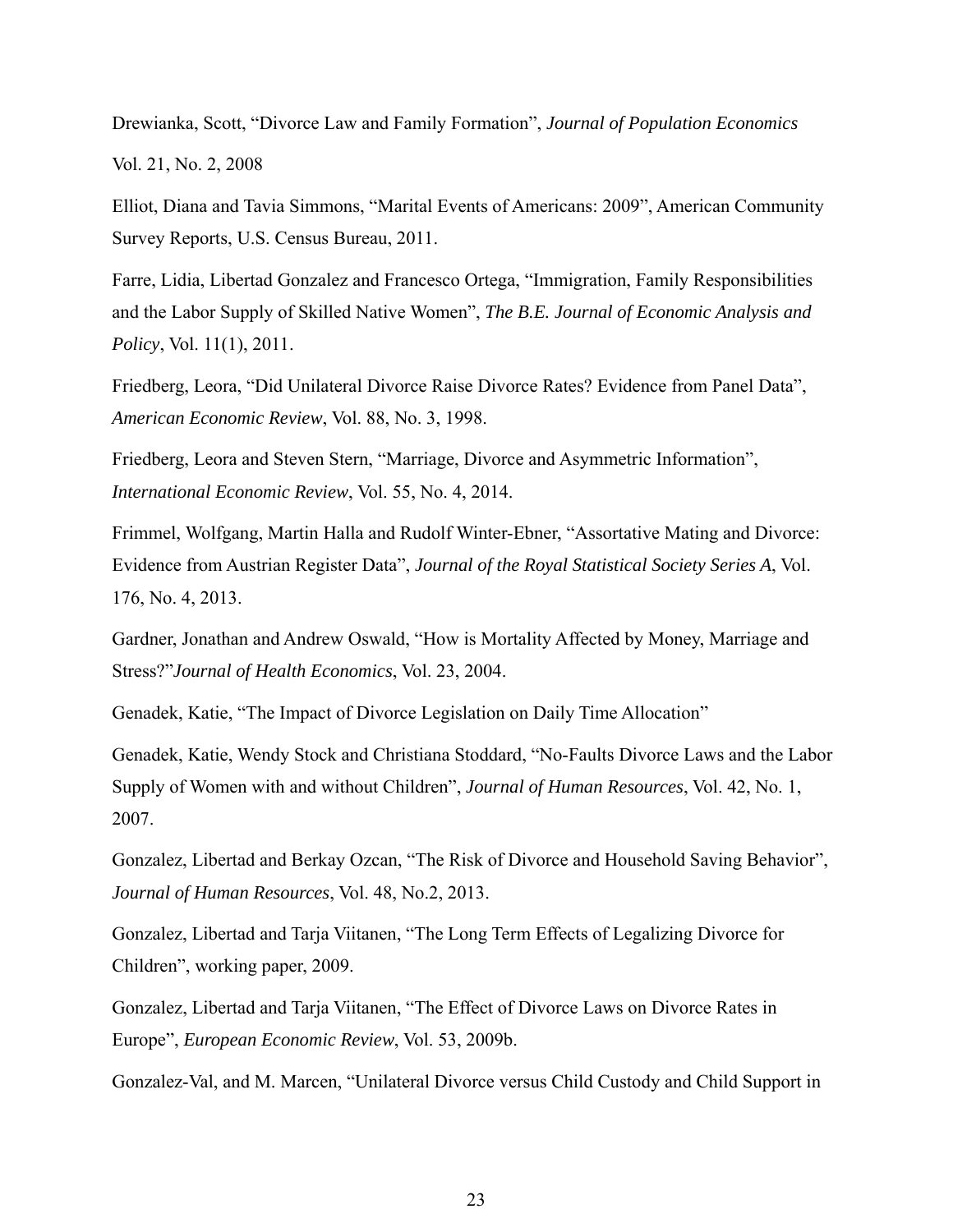the U.S.", *Journal of Economic Behavior and Organization*, Vol. 81, No. 2, 2012.

Gray, Jeffrey S, "Divorce-Law Changes, Household Bargaining and Married Women's Labor Supply", *American Economic Review*, Vol. 88, No.3, 1998.

Gruber, Jonathan, "Is Making Divorce Easier Bad for Children? The Long Run Implications of Unilateral Divorce", *Journal of Labor Economics,* Vol. 22, No. 4, 2004.

Halla, Martin, "The Effect of Joint Custody on Family Outcomes", *Journal of the European Economic Association*, Vol. 11, Issue 2, 2013.

Halla, Martin, and Johann Scharler, "Marriage, Divorce and Interstate Risk Sharing", *Scandinavian Journal of Economics*, Vol. 114, No. 1, 2012.

Hilton, Jeanne and Karen Kopera-Frye, "Patterns of Psychological Adjustment Among Divorced Custodial Parents", *Journal of Divorce and Remarriage*, No. 41, Issue 3-4, 2004.

Holden, Karen and Pamela Smock, "The Economic Costs of Marital Dissolution: Why Do Women Bear a Disproportionate Cost?", *Annual Review of Sociology*, No. 17, 1991.

Johnson, John and Christopher Mazingo, "The Economic Consequences of Unilateral Divorce for Children", working paper, 2000.

Johnson, William and Jonathan Skinner, "Labor Supply and Marital Separation", *American Economic Review*, Vol. 76, No. 3, 1986.

Kposowa, Augustine, "Marital Status and Suicide in the National Longitudinal Mortality Study", *Journal of Epidemiology and Community Health*, Vol. 54, 2000.

Lundberg, Shelly, Robert Pollak and Jenna Stearns, "Family Inequality: Diverging Patterns in Marriage, Cohabitation and Childbearing", *Journal of Economic Perspectives*, Vol. 30, No. 2, 2016.

Nunley, John and Alan Seals, "Child Custody Reform and the Division of Labor in the Household", Auburn University Department of Economics Working Paper, 2011.

Parkman, Allen, "Why are Married Women Working so Hard?" *International Review of Law and Economics,* Vol. 18, No. 1, 1998.

Pollak, Robert, ""Bargaining Power in Marriage: Earnings, Wage Rates and Household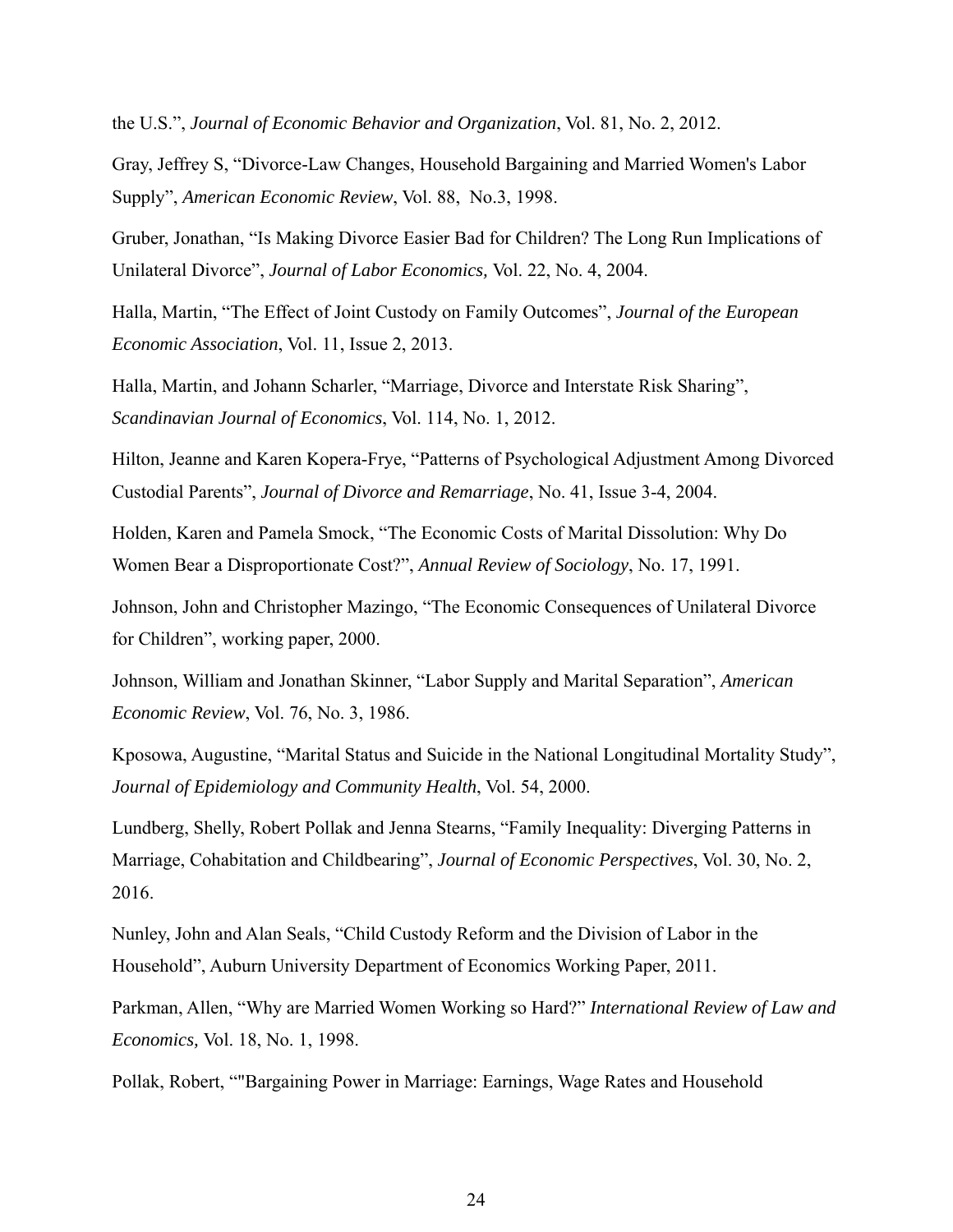Production", NBER Working Paper, 2005.

Rasul, Imran, "The Economics of Child Custody", *Economica*, Vol. 73, 2006.

Rasul, Imran, "Marriage Markets and Divorce Laws", *Journal of Law, Economics, and* 

*Organization*, Vol 22, no. 1, 2006b.

Reinhold, Steffen, Thorsten Kneip and Gerrit Bauer, "The Long Run Consequences of Unilateral Divorce Laws on Children—Evidence from Sharelife", *Journal of Population Economics*, Vol. 26, No. 3, 2013.

Rotz, Dana, "Why Have Divorce Rates Fallen? The Role of Women's Age at Marriage", *American Economic Review*, 2012.

Stevenson, Betsey and Justin Wolfers, "Bargaining in the Shadow of the Law: Divorce Laws and Family Distress", *Quarterly Journal of Economics*, Vol. 121, No. 1, 2006.

Stevenson, Betsey, "The Impact of Divorce Laws on Marriage Specific-Capital", *Journal of Labor Economics*, Vol. 25, No. 1, 2007.

Svarer, Michael and Mette Verner, "Do Children Stabilize Marriages in Denmark?", *Journal of Population Economics*, Vol 21, Issue 2, 2008.

Umberson, Debra and Christine L. Williams, "Divorced Fathers Parental Role Strain and Psychological Distress", *Journal of Family Issues*, Vol. 14, No. 3, 1993.

Viitanen, Tarja, "The Divorce Revolution and Generalized Trust: Evidence from the U.S. 1973- 2010", *International Review of Law and Economics*, Vol. 38, 2014.

Voena, Alexandra, "Yours, Mine and Ours: Do Divorce Laws Affect the Intertemporal Behavior of Couples?" *American Economic Review*, Vol. 105, No. 8, 2015.

Weiss, Yoram and Robert Willis, "Match Quality, New Information and Marital Dissolution", *Journal of Labor Economics*, Vol. 15, No. 1, 1997.

Wolfers, Justin, "Did Unilateral Divorce Laws Raise Divorce Rates? A Reconciliation and New Results", *American Economic Review,* Vol. 96, No. 5, 2006.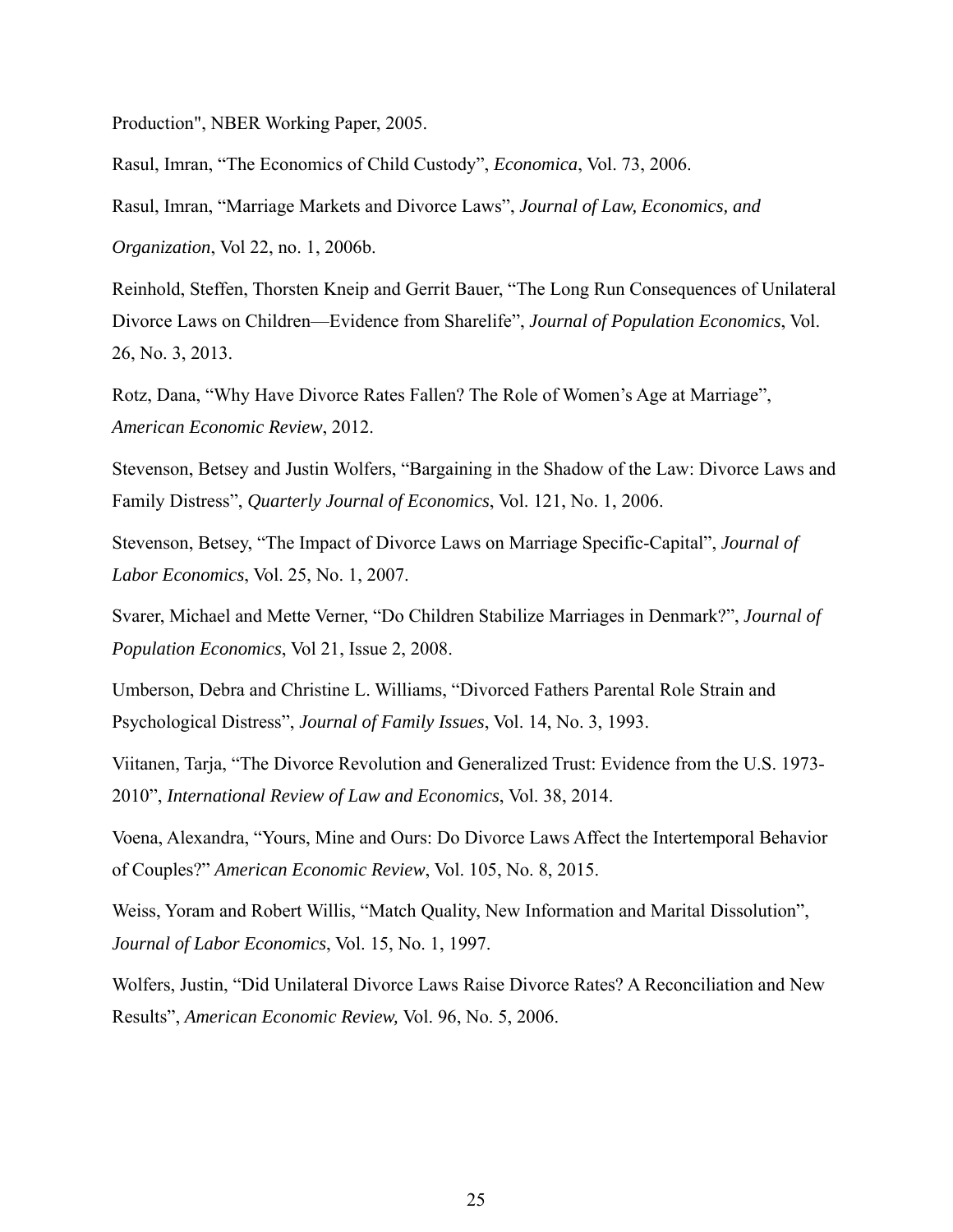| Question                                                                                                                                 | Gender          | Percentage by<br>Gender: Total<br>Sample | Percentage<br>by Gender: | Percentage<br>by Gender:<br>Parents |
|------------------------------------------------------------------------------------------------------------------------------------------|-----------------|------------------------------------------|--------------------------|-------------------------------------|
|                                                                                                                                          |                 |                                          | Non-Parents              |                                     |
| <b>R WANTED MARR END/</b><br>PARTNER DID NOT                                                                                             | Male            | 14.00%                                   | 17.10%                   | 13.00%                              |
|                                                                                                                                          | Female          | 38.30%                                   | 29.50%                   | 40.40%                              |
| R WANTED MARR END MORE<br><b>THAN PARTNER</b>                                                                                            | Male            | 14.00%                                   | 22.90%                   | 11.30%                              |
|                                                                                                                                          | Female          | 22.90%                                   | 24.40%                   | 22.50%                              |
| <b>BOTH WANTED MARR TO</b><br><b>END</b>                                                                                                 | Male            | 26.30%                                   | 15.70%                   | 29.60%                              |
|                                                                                                                                          | Female          | 19.00%                                   | 23.10%                   | 18.10%                              |
| PARTNER WANTED MARR TO<br><b>END MORE THAN R</b>                                                                                         | Male            | 15.30%                                   | 18.60%                   | 14.30%                              |
|                                                                                                                                          | Female          | 9.00%                                    | 9.00%                    | 9.10%                               |
| PARTNER WANTED MARR TO<br><b>END/R DID NOT</b>                                                                                           | Male            | 30.30%                                   | 25.70%                   | 31.70%                              |
|                                                                                                                                          | Female          | 10.70%                                   | 14.10%                   | 9.90%                               |
| N<br>$\mathbf{A}$ . A final set of $\mathbf{A}$ of $\mathbf{A}$<br>$\mathcal{L}$ . The set of the set of $\mathcal{L}$<br>$*$ Definition | $-1$ 1 $-1$ $-$ | 720                                      | 148                      | 572                                 |

### Table 1: Percent of Respondents Who Wanted the Marriage to End by Gender\*

\*Data from National Survey of Families and Households (NSFH), Wave 2, 1992-1994.

Numbers reported are the percentage by gender in each category.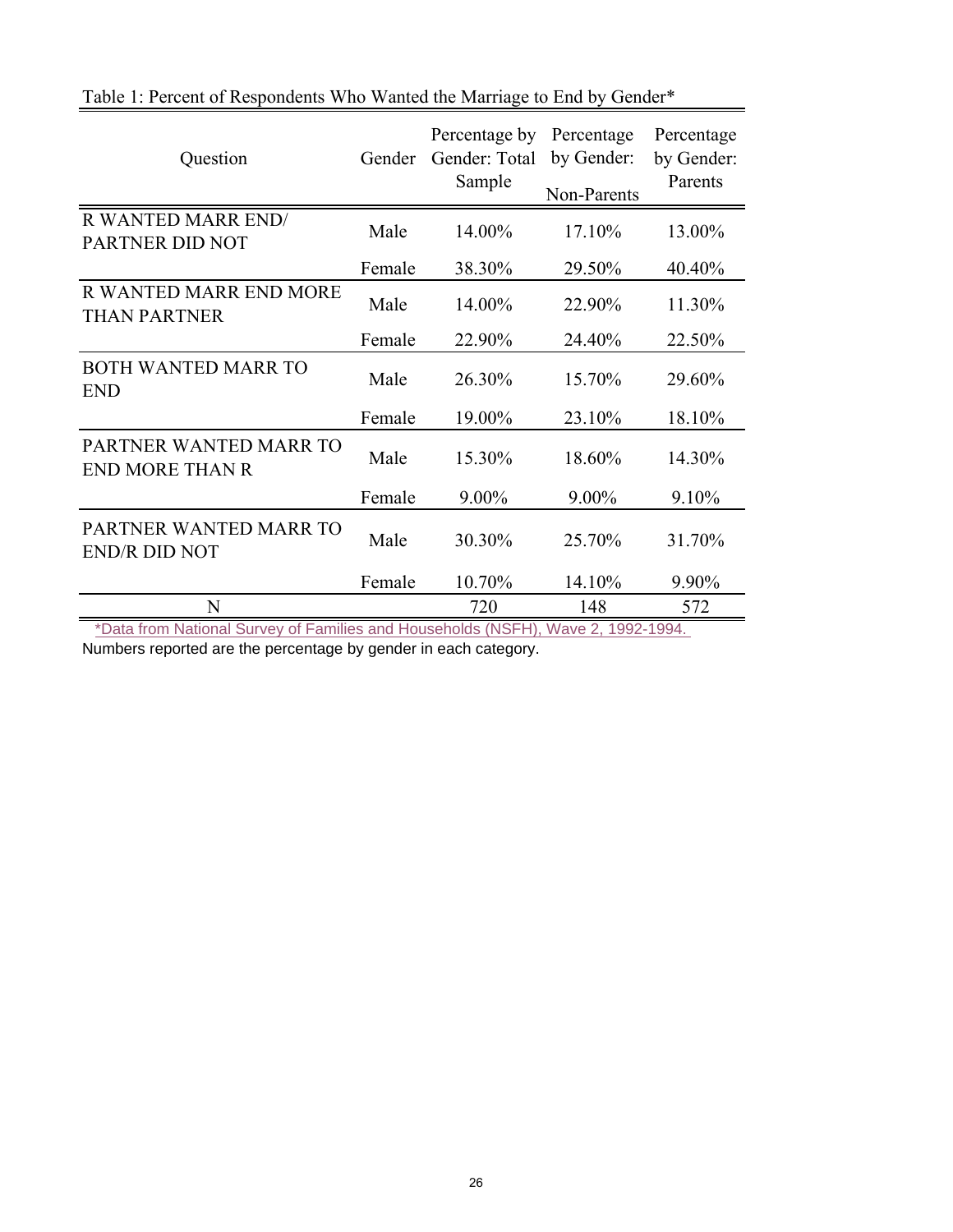| Overall Happiness<br><b>Following Separation</b> | Gender | Percentage<br>by Gender:<br><b>Total Sample</b> | Percentage by<br>Gender:<br>Non-Parents | Percentage by<br>Gender: Parents |
|--------------------------------------------------|--------|-------------------------------------------------|-----------------------------------------|----------------------------------|
| <b>MUCH WORSE</b>                                | Male   | $6.00\%$                                        | 4.20%                                   | $6.50\%$                         |
|                                                  | Female | 3.40%                                           | 2.50%                                   | $3.60\%$                         |
| <b>SOMEWHAT</b><br>WORSE                         | Male   | 11.10%                                          | 5.60%                                   | 12.70%                           |
|                                                  | Female | 8.50%                                           | 6.30%                                   | $9.00\%$                         |
| <b>SAME</b>                                      | Male   | 17.70%                                          | 14.10%                                  | 18.80%                           |
|                                                  | Female | 10.60%                                          | 8.80%                                   | 11.00%                           |
| <b>SOMEWHAT</b><br><b>BETTER</b>                 | Male   | 26.30%                                          | 31.00%                                  | 24.90%                           |
|                                                  | Female | 21.10%                                          | 16.30%                                  | 22.20%                           |
| <b>MUCH BETTER</b>                               | Male   | 38.90%                                          | 45.10%                                  | 37.10%                           |
|                                                  | Female | 56.20%                                          | 65.00%                                  | 54.20%                           |
| N                                                |        | 761                                             | 151                                     | 610                              |

\*Author's calculations. Data from National Survey of Families and Households (NSFH), Wave 2, 1992-1994. Numbers reported are the percentage by gender in each category.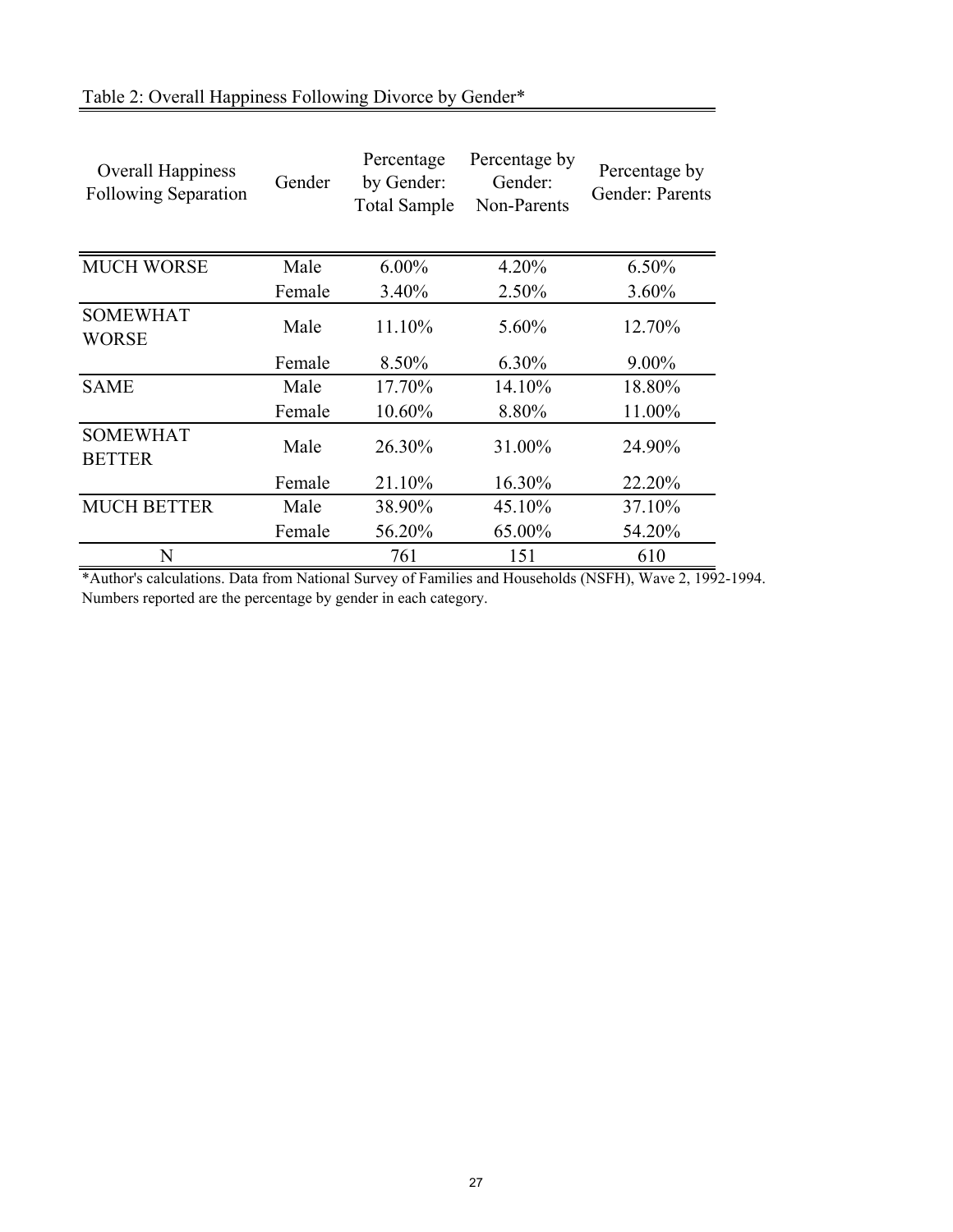| <b>Year Unilateral Divorce Law Enacted</b> | <b>State</b>                                                       |
|--------------------------------------------|--------------------------------------------------------------------|
| 1933                                       | <b>New Mexico</b>                                                  |
| 1935                                       | Alaska                                                             |
| 1953                                       | Oklahoma                                                           |
| 1967                                       | Nevada                                                             |
| 1968                                       | Delaware                                                           |
| 1969                                       | Kansas                                                             |
| 1970                                       | California, Iowa, Texas                                            |
| 1971                                       | Alabama, Florida, Idaho, New Hampshire, North Dakota               |
| 1972                                       | Colorado, Hawaii, Kentucky, Michigan, Nebraska                     |
| 1973                                       | Arizona, Connecticut, Georgia, Indiana, Maine, Montana, Washington |
| 1974                                       | Minnesota                                                          |
| 1975                                       | Massachussetts, Rhode Island                                       |
| 1977                                       | Wyoming                                                            |
| 1978                                       | Wisconsin                                                          |
| 1985                                       | South Dakota                                                       |
| 1987                                       | Utah                                                               |

Table 3: Year Unilateral Divorce Law Enacted by State

Source: Stevenson (2007). States not included in table did not enact unilateral divorce within the time period.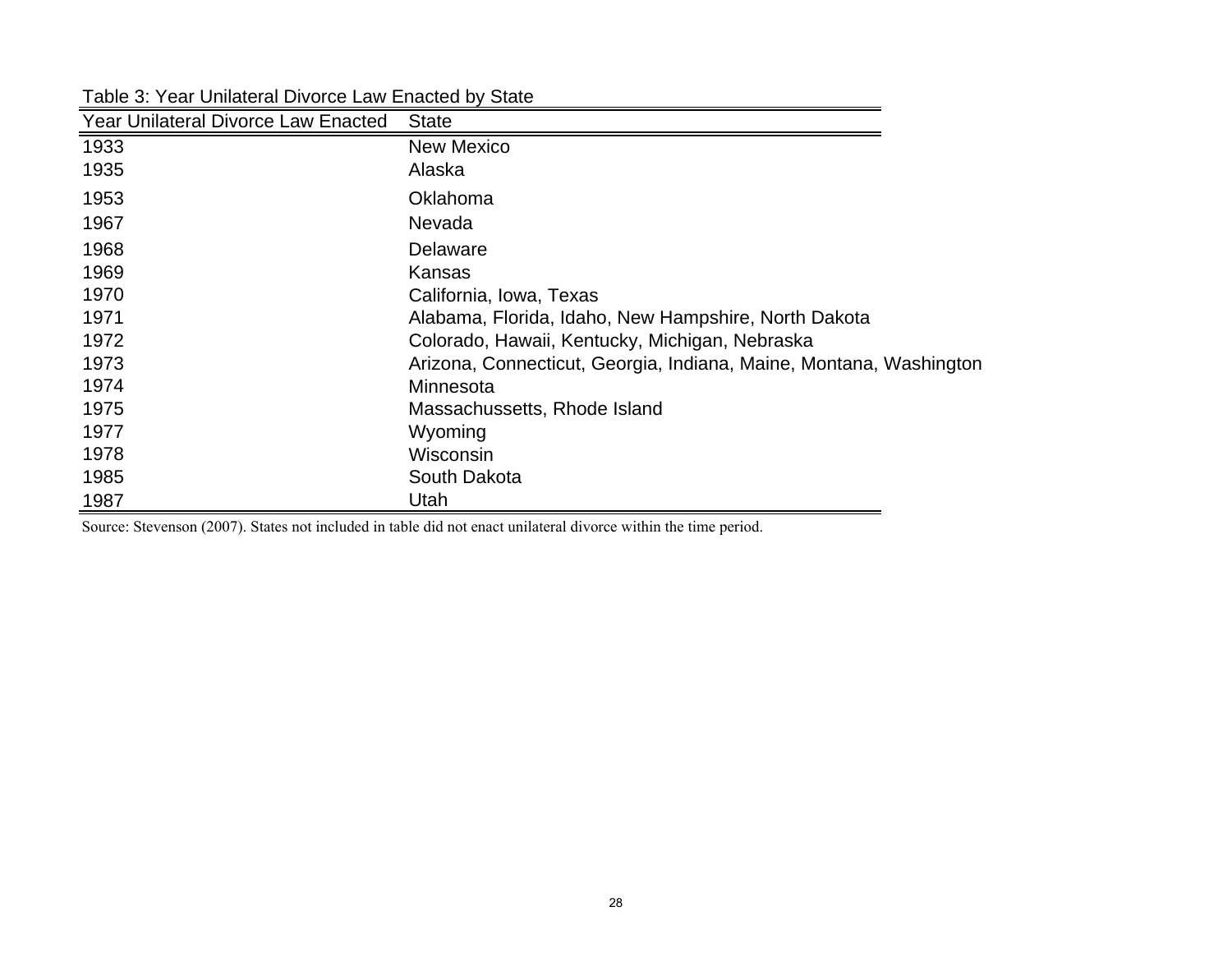| Year | <b>State</b>                                                    |
|------|-----------------------------------------------------------------|
| 1973 | Indiana                                                         |
| 1974 | New Hampshire                                                   |
| 1977 | lowa                                                            |
| 1979 | California, Florida, Kansas Kentucky, North Carolina, Wisconsin |
| 1980 | Hawaii                                                          |
| 1981 | Connecticut, Delaware, Louisiana, Maine, Michigan, Minnesota,   |
|      | Montana, Nevada, New Jersey, New York, Ohio, Pennsylvania       |
| 1982 | Alaska, Idaho, New Mexico                                       |
| 1983 | Colorado, Massachusetts, Mississippi, Missouri,                 |
| 1984 | Maryland                                                        |
| 1986 | Illinois, Tennessee                                             |
| 1987 | Oregon, Texas, Virginia                                         |
| 1988 | Utah                                                            |
| 1989 | South Dakota,                                                   |
| 1990 | Georgia, Oklahoma                                               |
| 1991 | Arizona                                                         |
| 1992 | Rhode Island, Vermont                                           |
| 1993 | Wyoming                                                         |

Table 4: Year Joint Custody Established by State

Source: Brinig and Buckley (1998).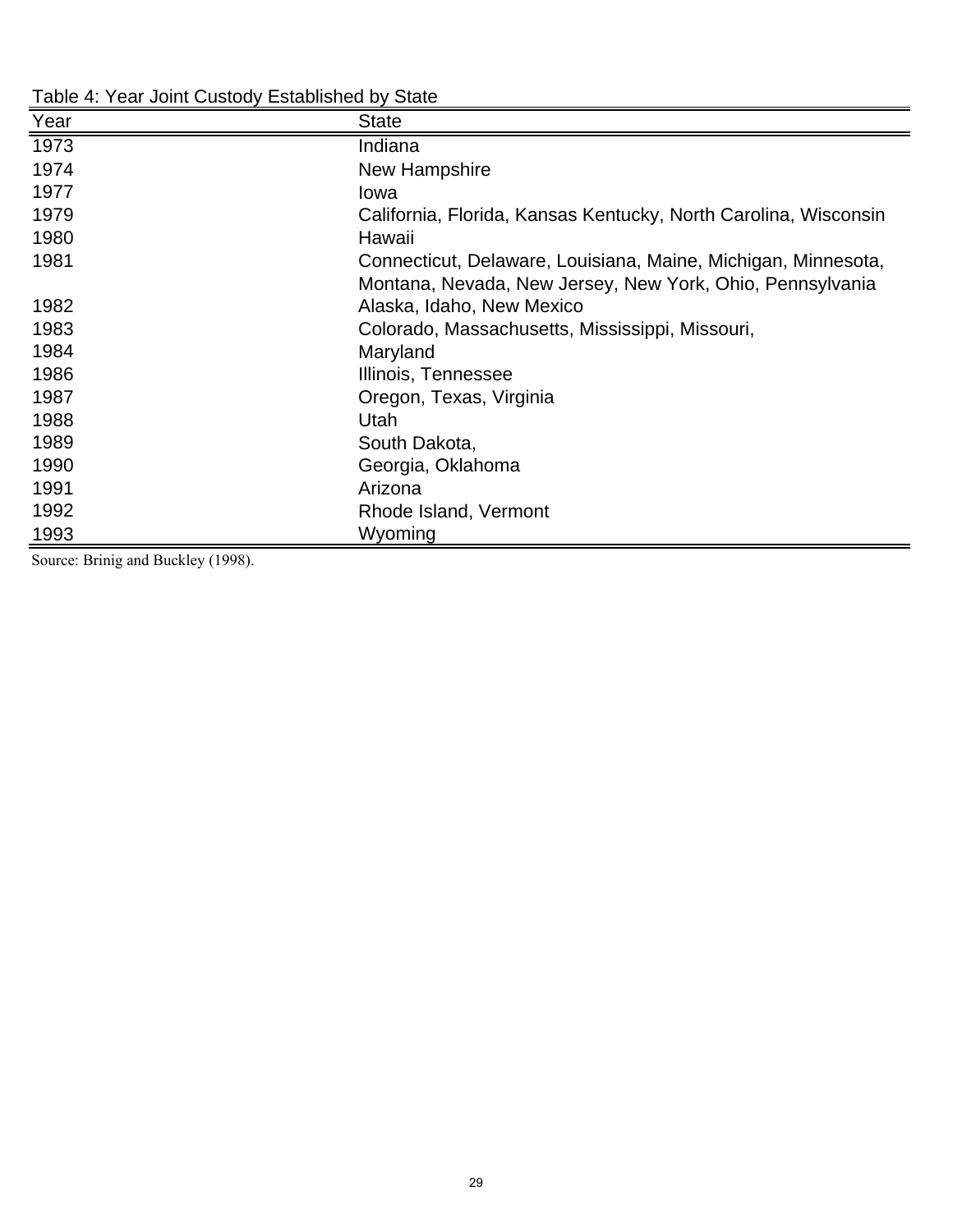| Variable                |                                | Mean  | Standard<br>Deviation | N     |
|-------------------------|--------------------------------|-------|-----------------------|-------|
| Hours/Wk Household Work | Male                           | 6.37  | 6.87                  | 2,699 |
|                         | Female                         | 19.75 | 13.6                  | 2,843 |
|                         | <b>Female Share HH</b><br>work | 0.75  | 0.20                  |       |
| <b>HS</b> Degree        | Male                           | 0.85  | 0.35                  | 2,949 |
|                         | Female                         | 0.88  | 0.33                  | 2,922 |
| Some College            | Male                           | 0.46  | 0.50                  | 2,949 |
|                         | Female                         | 0.46  | 0.50                  | 2,922 |
| Age                     | Male                           | 25.00 | 3.99                  | 3,193 |
|                         | Female                         | 23.09 | 3.81                  | 3,194 |
| Biological Child in HH  |                                | 0.30  | 0.46                  | 6,392 |

### Table 5: Summary Statistics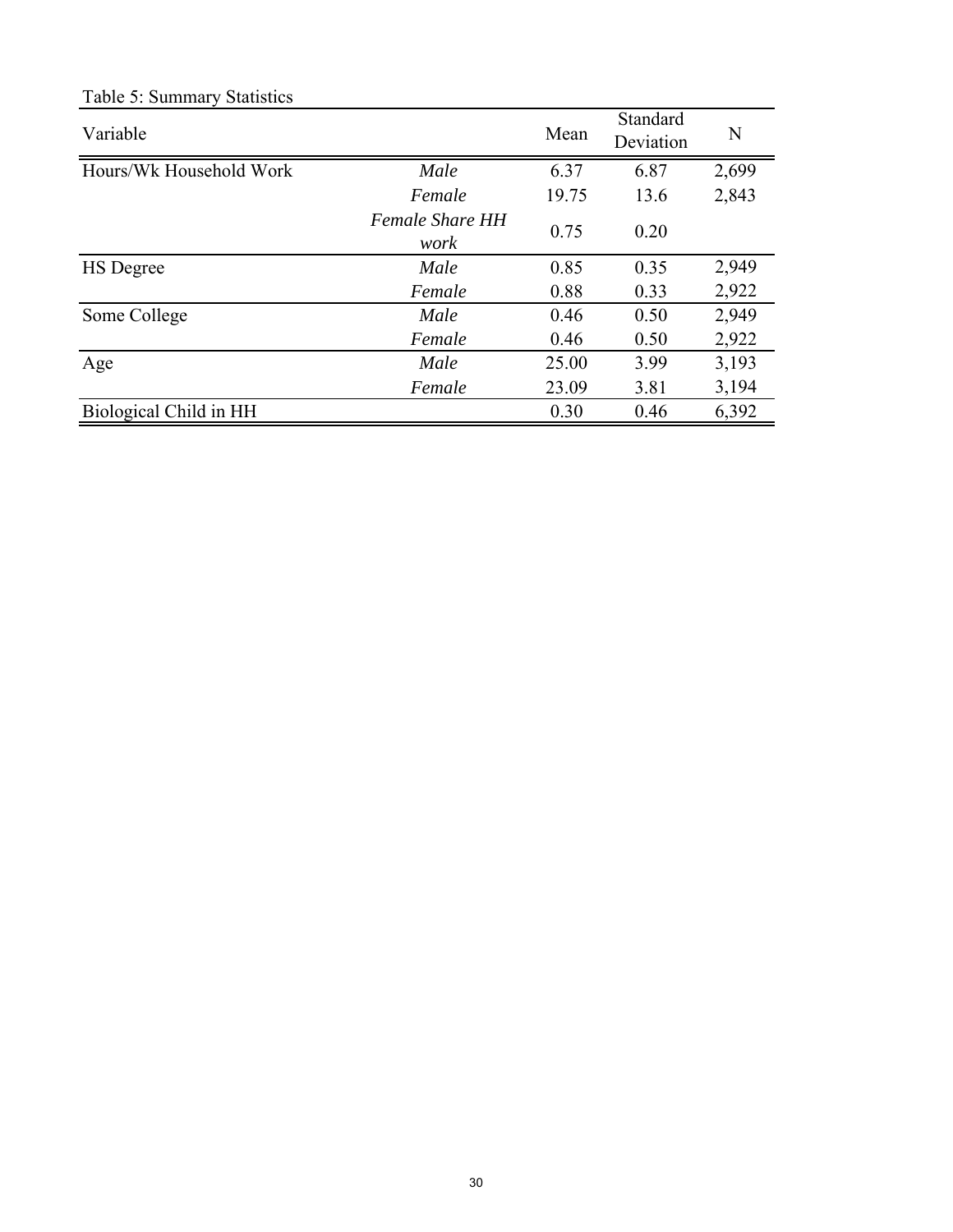| Hours/Wk Household Work |                    | Mean   | Standard<br>Deviation | N     |       |
|-------------------------|--------------------|--------|-----------------------|-------|-------|
| Men                     | unilateral divorce | before | 6.2                   | 7.06  | 1,685 |
|                         |                    | after  | 6.78                  | 6.75  | 1,165 |
|                         | joint custody      | before | 5.8                   | 6.63  | 1,790 |
|                         |                    | after  | 7.5                   | 7.31  | 1,060 |
| Women                   | unilateral divorce | before | 20.58                 | 13.99 | 1,681 |
|                         |                    | after  | 18.53                 | 12.92 | 1,162 |
|                         | joint custody      | before | 12.12                 | 13.87 | 1,781 |
|                         |                    | after  | 17.43                 | 12.81 | 1062  |

Table 6: Hours household work per week by state divorce law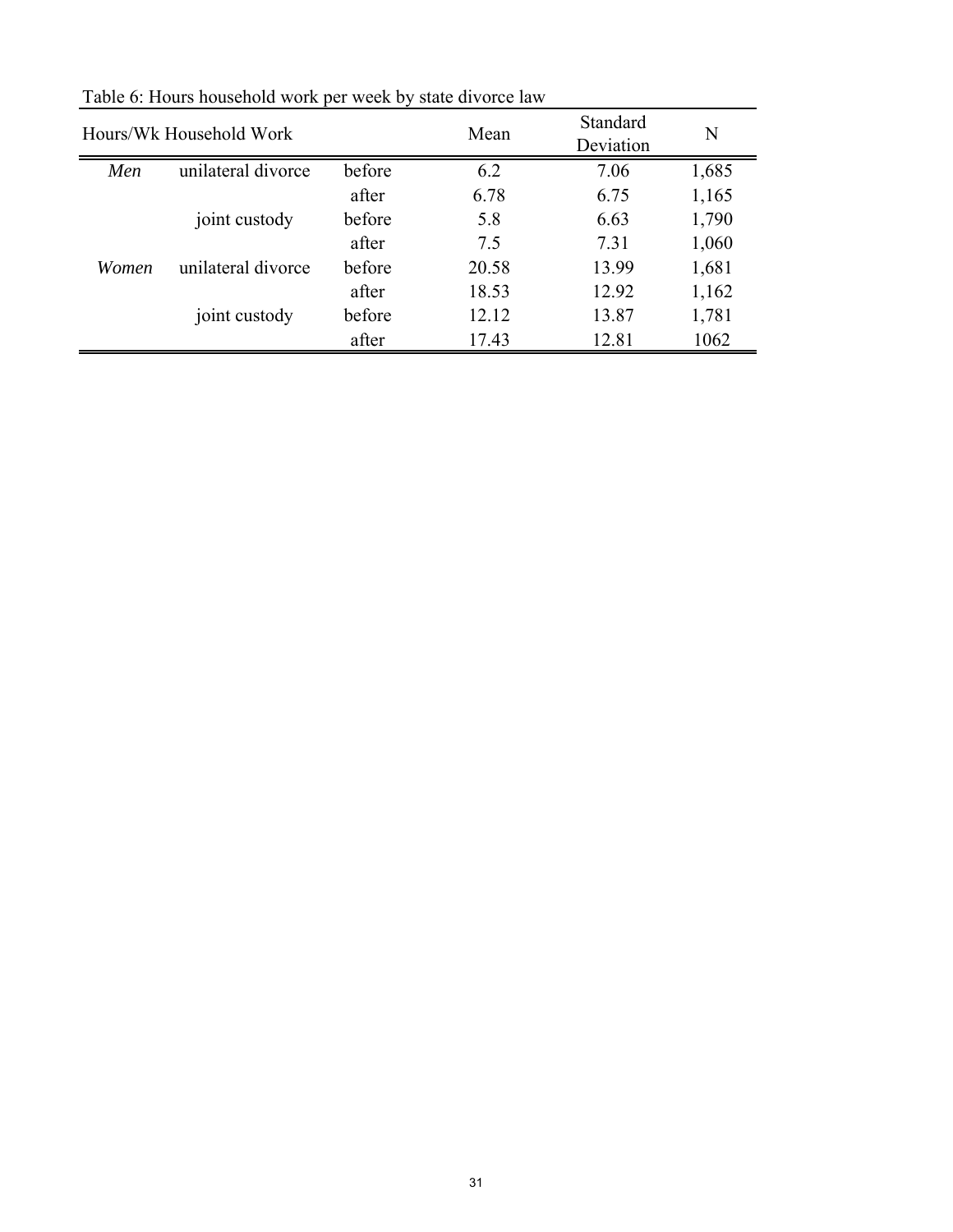| $\frac{1}{2}$ able $\frac{1}{2}$ . Thrie spent in Housenold work as a function of divolve law | Spec 1     |            |             | Spec 2    |            |             |
|-----------------------------------------------------------------------------------------------|------------|------------|-------------|-----------|------------|-------------|
| <b>Hours household work</b>                                                                   |            |            |             |           |            |             |
| unilateral*male                                                                               | $-1.512*$  | $-1.452*$  | $-1.938**$  | $-2.172$  | $-2.456**$ | $-2.312*$   |
|                                                                                               | (0.821)    | (0.890)    | (0.888)     | (1.438)   | (1.266)    | (1.292)     |
| unilateral*male*parent                                                                        |            | $1.169*$   | $2.697***$  |           | $1.233*$   | 2.716***    |
|                                                                                               |            | (0.691)    | (1.007)     |           | $-0.705$   | (1.062)     |
| unilateral*female                                                                             | $-2.391**$ | $-1.928**$ | $-2.356**$  | $-2.769*$ | $-2.691*$  | $-2.774**$  |
|                                                                                               | (0.900)    | (0.982)    | (1.055)     | (1.584)   | (1.436)    | (1.408)     |
| unilateral*female*parent                                                                      |            | 0.404      | $-0.329$    |           | 0.418      | $-0.314$    |
|                                                                                               |            | (1.400)    | (1.734)     |           | $-1.422$   | (1.757)     |
| custody*male*parent                                                                           |            | $1.647**$  | $3.156***$  |           | 1.628**    | 2.990***    |
|                                                                                               |            | (0.780)    | (0.958)     |           | (0.810)    | (0.973)     |
| custody*female*parent                                                                         |            | $-0.509$   | $-0.762$    |           | $-0.344$   | $-0.960$    |
|                                                                                               |            | (1.230)    | (1.680)     |           | (1.284)    | (1.660)     |
| unil*custody*male*parent                                                                      |            |            | $-3.219***$ |           |            | $-3.048**$  |
|                                                                                               |            |            | (1.160)     |           |            | (1.242)     |
| unil*custody*female*parent                                                                    |            |            | 1.432       |           |            | 1.639       |
|                                                                                               |            |            | (2.642)     |           |            | (2.672)     |
| Pseudo R-squared                                                                              | 0.056      | 0.066      | 0.065       | 0.057     | 0.068      | 0.068       |
| <b>Observations</b>                                                                           | 5,075      | 5,075      | 5,075       | 5,075     | 5,075      | 5,075       |
| Share of time in household work                                                               |            |            |             |           |            |             |
| unilateral*male                                                                               | 0.018      | 0.008      | 0.002       | 0.014     | 0.004      | 0.007       |
|                                                                                               | (0.031)    | (0.031)    | (0.033)     | (0.033)   | (0.032)    | (0.036)     |
| unilateral*male*parent                                                                        |            | $0.029*$   | $0.075***$  |           | $0.030*$   | $0.077***$  |
|                                                                                               |            | (0.017)    | (0.025)     |           | $-0.171$   | (0.026)     |
| custody*male*parent                                                                           |            | 0.028      | $0.071***$  |           | 0.029      | $0.072***$  |
|                                                                                               |            | (0.021)    | (0.018)     |           | (0.022)    | (0.018)     |
| unil*custody*male*parent                                                                      |            |            | $-0.101***$ |           |            | $-0.103***$ |
|                                                                                               |            |            | (0.036)     |           |            | (0.037)     |
| Pseudo R-squared                                                                              | 0.940      | 0.953      | 0.951       | 0.936     | 0.950      | 0.952       |
| <b>Observations</b>                                                                           | 5,044      | 5,044      | 5,044       | 5,044     | 5,044      | 5,044       |

#### Table 7: Time spent in household work as a function of divorce law

Robust standard errors in parentheses, clustered by state. Reported results are marginal effects.

\*\*\* p<0.01, \*\* p<0.05, \* p<0.1

Controls not reported in the table are as follows (by specification): 1) gender, race, education, age and age‐squared (with the demographic controls interacted with gender), state fixed effects, gender specific year fixed effects, as well as measures of state policy, including state joint custody laws, property division laws and joint custody law\*unilateral divorce law (all interacted with gender), 2) specification 1+ quadratic state-specific trends.